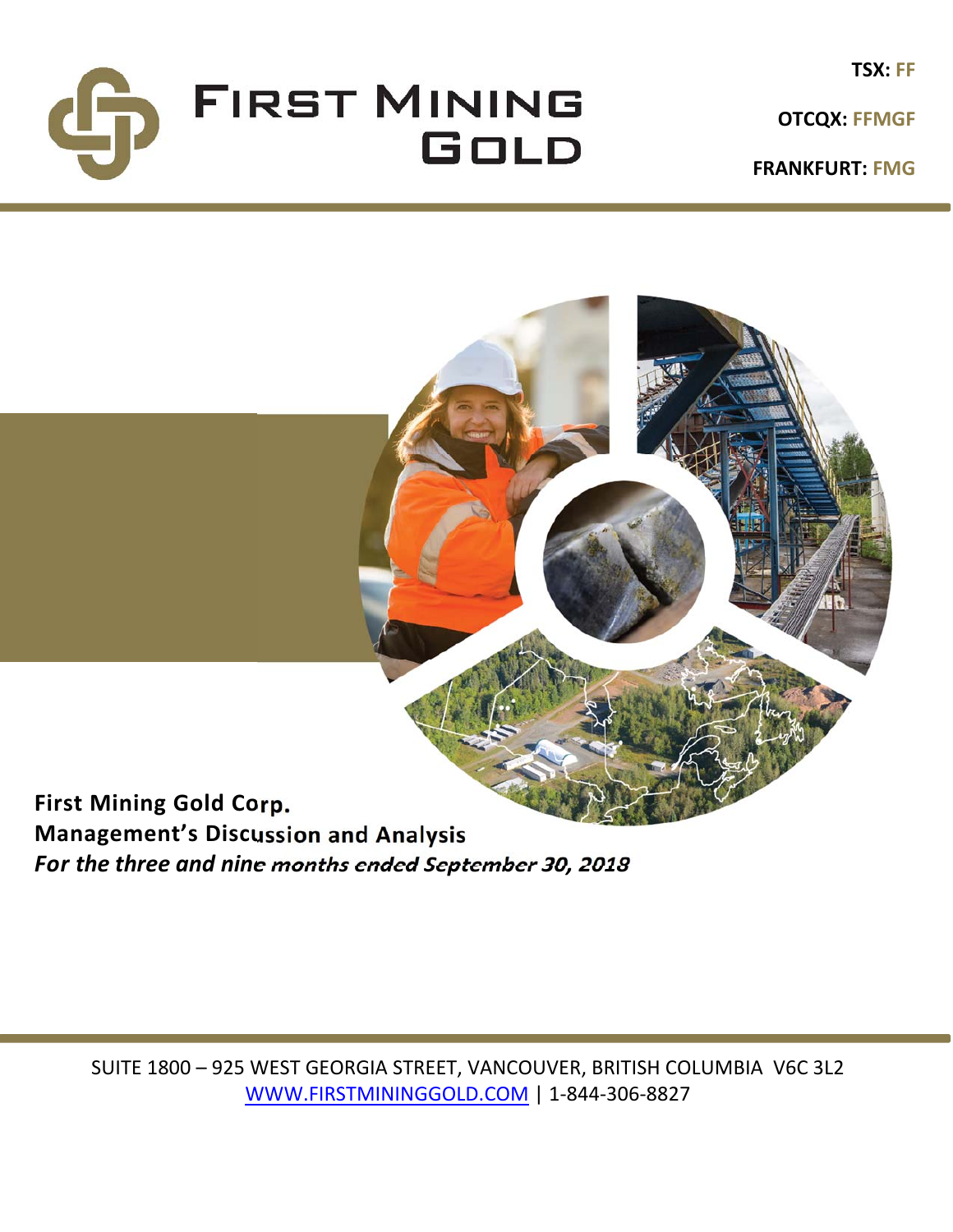# **TABLE OF CONTENTS**

| CAUTIONARY NOTE TO U.S. INVESTORS REGARDING MINERAL RESOURCE AND MINERAL RESERVE ESTIMATES27 |  |
|----------------------------------------------------------------------------------------------|--|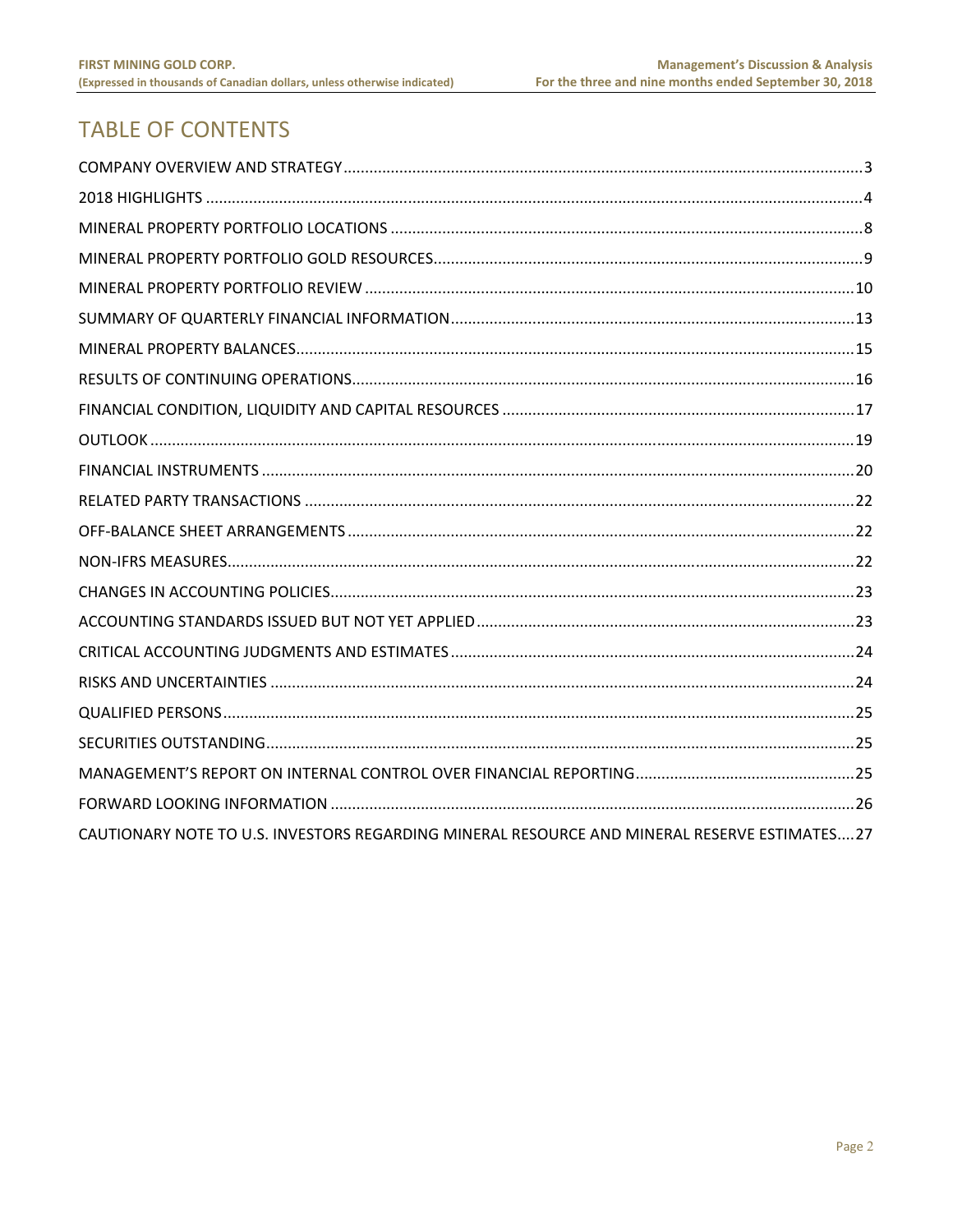#### **GENERAL**

This Management's Discussion and Analysis ("**MD&A**") should be read in conjunction with the unaudited condensed interim consolidated financial statements of First Mining Gold Corp. (the "**Company**" or "**First Mining**") for the three and nine months ended September 30, 2018, and the Company's audited consolidated financial statements for the year ended December 31, 2017, which are prepared in accordance with International Financial Reporting Standards ("**IFRS**"). These documents, along with additional information on the Company including the Company's Annual Information Form for the year ended December 31, 2017, are available under the Company's SEDAR profile at www.sedar.com, on EDGAR at www.sec.gov, and on the Company's website at www.firstmininggold.com.

In this MD&A, unless the context otherwise requires, references to the "Company", "First Mining", "we", us", and "our" refer to First Mining Gold Corp. and its subsidiaries.

This MD&A contains "forward‐looking statements" and "forward‐looking information" within the meaning of applicable Canadian securities laws. See the section on page 26 of this MD&A titled "Forward‐Looking Information" for further details. In addition, this MD&A has been prepared in accordance with the requirements of Canadian securities laws, which differ in certain material respects from the disclosure requirements of United States securities laws, particularly with respect to the disclosure of mineral reserves and mineral resources. See the section on page 27 of this MD&A titled "Cautionary Note to U.S. Investors Regarding Mineral Resource and Mineral Reserve Estimates" for further details.

All dollar amounts included in this MD&A are expressed in thousands of Canadian dollars unless otherwise noted. This MD&A is dated as of November 6, 2018 and all information contained in this MD&A is current as of November 6, 2018.

## **COMPANY OVERVIEW AND STRATEGY**

First Mining is an emerging mineral development company with a diversified portfolio of gold projects in North America. The Company's vision is to advance its material assets towards production, and to become a mid‐tier gold producer. As at the date of this MD&A, the Company has assembled a large resource base of approximately 7 million ounces of gold in the Measured and Indicated categories and approximately 5 million ounces of gold in the Inferred category in mining friendly jurisdictions in eastern Canada.

| <b>Date Acquired</b> | <b>Legal Entity</b>                                          | <b>Project</b>                                                               | Location                 |
|----------------------|--------------------------------------------------------------|------------------------------------------------------------------------------|--------------------------|
| June 16, 2016        | Tamaka Gold Corporation ("Tamaka") <sup>(1)</sup>            | Goldlund Gold Project ("Goldlund")                                           | Northern Ontario, Canada |
| June 9, 2016         | Cameron Gold Operations Ltd. ("Cameron Gold") <sup>(2)</sup> | Cameron Gold Project ("Cameron")                                             | Northern Ontario, Canada |
| April 28, 2016       | $N/A$ – asset acquisition                                    | Pitt Gold Project ("Pitt")                                                   | Québec, Canada           |
| April 8, 2016        | Clifton Star Resources Inc. ("Clifton Star") <sup>(3)</sup>  | Duquesne Gold Project ("Duquesne")<br>10% indirect interest in the Duparquet | Québec, Canada           |
|                      |                                                              | Gold Project ("Duparquet")                                                   |                          |
|                      |                                                              | Joutel & Morris Gold Projects                                                |                          |
| November 16, 2015    | PC Gold Inc. ("PC Gold") $(3)$                               | Pickle Crow Gold Project ("Pickle Crow")                                     | Northern Ontario, Canada |
| November 13, 2015    | Gold Canyon Resources Inc. ("Gold Canyon") <sup>(3)</sup>    | Springpole Gold Project ("Springpole")                                       | Northern Ontario, Canada |
|                      |                                                              | Horseshoe Island Gold Project                                                |                          |
| July 7, 2015         | Coastal Gold Corp. ("Coastal Gold") <sup>(3)</sup>           | Hope Brook Gold Project ("Hope Brook")                                       | Newfoundland, Canada     |
|                      |                                                              | Lac Virot Iron Ore Project                                                   |                          |

The following table highlights the Company's material projects that were accumulated since 2015:

(1) Previously a privately held company.

(2) Previously a subsidiary of a publicly listed company.

(3) Previously a publicly listed company.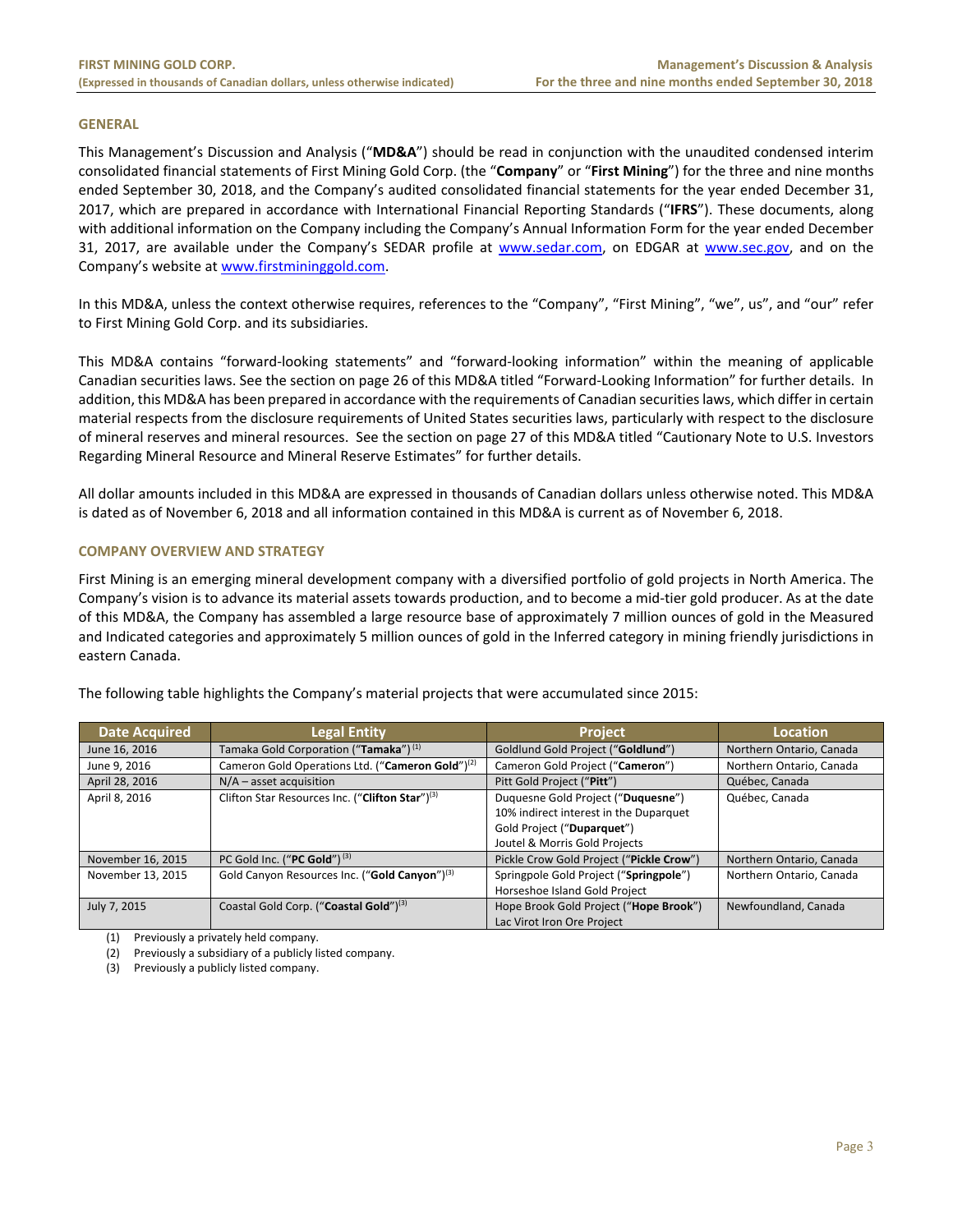#### **2018 HIGHLIGHTS**

The following highlights the Company's developments during the first half of 2018 (together with subsequent events up to November 6, 2018). For further information, please refer to the "News" section in the Company's website at www.firstmininggold.com.

#### **Springpole Gold Project**

#### Environmental process

- On March 7, 2018, the Company announced that a Project Description had been submitted to, and subsequently accepted by, the Canadian Environmental Assessment Agency ("**CEAA**"). The Project Description is a required government filing that initiated the federal Environmental Assessment ("**EA**") process for Springpole. The EA process and eventual project approval is expected to take approximately 24 months, after which permitting for "start of construction" can commence.
- In parallel with the federal EA process, on April 23, 2018, the Company announced that it had entered into a Voluntary Agreement with the Ontario Ministry of Environment and Climate Change ("**MOECC**") to complete certain requirements under the Ontario *Environmental Assessment Act*. This marks the commencement of a provincial Individual EA for Springpole, and the Company is in the process of preparing the Terms of Reference, which will describe the scope of the EA and how the Company intends to undertake all aspects of the EA, including consultation efforts with Indigenous communities and other stakeholders.
- On June 26, 2018, the Company announced that the final Environmental Impact Statement ("**EIS**") guidelines on Springpole were issued by CEAA. The final EIS guidelines were issued following the expiry of a public comment period on the draft EIS guidelines which had been made available to the public since April 27, 2018. The final EIS guidelines outline federal information requirements for the preparation of an EIS and were prepared taking into consideration comments received from federal departments, the Ontario provincial ministry, Indigenous groups and the general public. To meet the requirements of the EIS, the Company has already undertaken a broad range of environmental baseline studies at Springpole to collect biophysical data, which includes fish community and habitat surveys, species at risk surveys, atmospheric environment surveys as well as surface, ground water and hydrology surveys.

#### Indigenous consultation process

 On February 13, 2018, the Company announced that it signed a negotiation protocol agreement (the "**Negotiation Protocol**") with the Lac Seul First Nation, the Slate Falls First Nation and the Cat Lake First Nation in Ontario (together, the "**Shared Territory Protocol Nations**"). The Company also intends to continue engaging with local stakeholders, including local Indigenous groups, and expects to sign a number of agreements with these groups in the near future.

## Geotechnical coffer dam drilling

 On April 19, 2018, the Company announced the completion of the geotechnical drilling program to investigate the lake bed sediments and bedrock along the proposed alignment of the coffer dam at Springpole. The pre-feasibility level geotechnical drilling program has been completed over the approximately 800 metre long footprint of the three coffer dams which are required to dewater the north bay of Springpole Lake.

## Metallurgical study

 On June 11, 2018, the Company commenced a metallurgical study to determine the optimal flow sheet for Springpole. The results from the study are expected to be incorporated into the preparation of a Pre-Feasibility Study for Springpole, expected to be initiated in 2019. In addition, the metallurgical study aims to improve the expected future recovery for gold for the current whole-ore Carbon-in Pulp ("CIP") flowsheet as well as optimize recovery for the flotation flowsheet being investigated.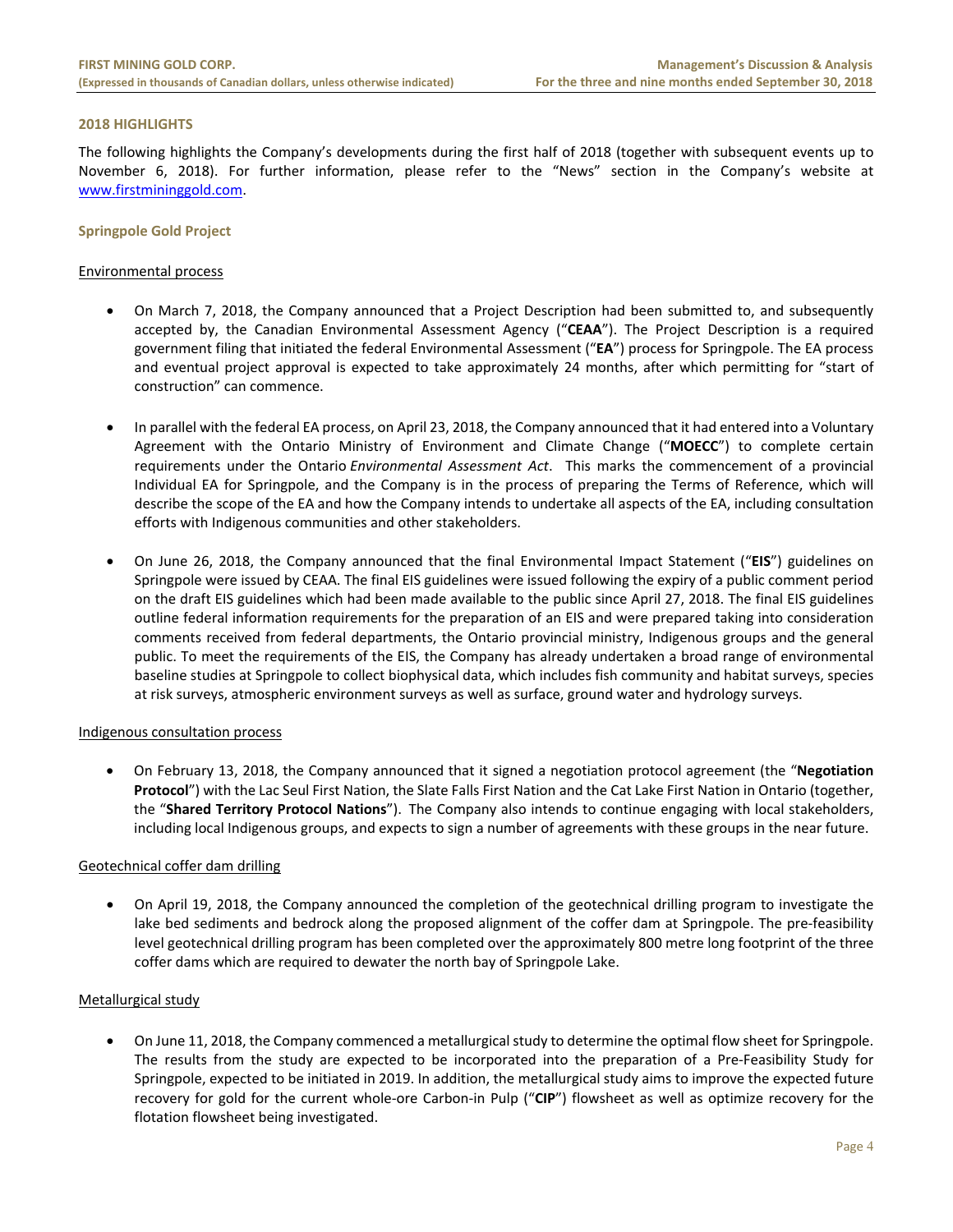## **Goldlund Gold Project**

#### Resource drilling

The Company's Phase 1 drilling campaign at Goldlund, located near the town of Sioux Lookout in northwestern Ontario, Canada, concluded in June 2017 and comprised 100 holes for approximately 24,300 metres. The Company commenced its Phase 2 drilling campaign in late 2017 and completed that drilling campaign in March 2018. The Phase 2 drilling campaign comprised 42 holes for approximately 16,000 metres, of which 38 holes were new drill holes and the other 4 holes were holes that were originally drilled during the Phase 1 drilling campaign and were extended at depth during the Phase 2 drilling campaign. Eleven sets of assays results were announced between April 25, 2017 and May 15, 2018 for both the Phase 1 and 2 drilling campaigns. For further details regarding the assay results please see the Company's news releases for the period from April 25, 2017 to May 15, 2018.

Highlights of the released drilling results are as follows:

| Phase          | <b>Hole</b>    | <b>Metres</b> | Grade                                        |
|----------------|----------------|---------------|----------------------------------------------|
| $\overline{2}$ | Hole GL-17-136 | 72.0          | 6.26 grams per tonne (" $g/t$ ") gold ("Au") |
|                | Including      | 1.1           | 367.00 g/t Au                                |
| $\overline{2}$ | Hole GL-17-106 | 202.0         | $1.39$ g/t Au                                |
|                | including      | 2.0           | 43.28 g/t Au                                 |
| $\mathbf{1}$   | Hole GL-17-084 | 34.0          | 4.30 g/t Au                                  |
|                | including      | 2.0           | 48.72 g/t Au                                 |
| $\mathbf{1}$   | Hole GL-17-032 | 64.5          | 3.25 $g/t$ Au                                |
|                | Including      | 0.5           | 335.76 g/t Au                                |
| $\mathbf{1}$   | Hole GL-17-059 | 70.5          | $2.50$ g/t Au                                |
|                | Including      | 0.5           | 186.49 g/t Au                                |
| $\mathbf{1}$   | Hole GL-17-053 | 179.0         | $1.13$ g/t Au                                |
|                | Including      | 2.0           | 12.07 g/t Au                                 |
| $\mathbf{1}$   | Hole GL-17-014 | 6.0           | 30.69 g/t Au                                 |
|                | Including      | 2.0           | 91.63 g/t Au                                 |

## Regional drilling

Following the Phase 1 and 2 drilling campaigns, the Company commenced a regional exploration drilling campaign at Goldlund in June 2018. The exploration drilling campaign focused on showings at the Miller, Eaglelund and Miles targets, which are approximately 10 kilometres northeast of the current resource area, and include 16 holes totaling 688 metres. The Company hopes to see mineralization at the regional exploration drilling area that is similar to the mineralization at the current resource area at Goldlund.

Final fire assay results and partial metallic screen fire assay results for the Miller prospect were announced on August 20, 2018 and September 20, 2018, respectively. The early results from the Miller prospect indicate that the entire width of the sill/dyke appears receptive to gold mineralization and this mineralization remains open along strike in both directions and also at depth. For further details regarding the assay results please see the Company's news releases dated August 20, 2018 and September 20, 2018.

In addition to drilling the Miller prospect, the Company has completed seven diamond drill holes at the Eaglelund prospect, and one diamond drill hole at the Miles prospect. This completes this phase of the Company's regional drill program at Goldlund, and assaying is currently underway for these eight holes.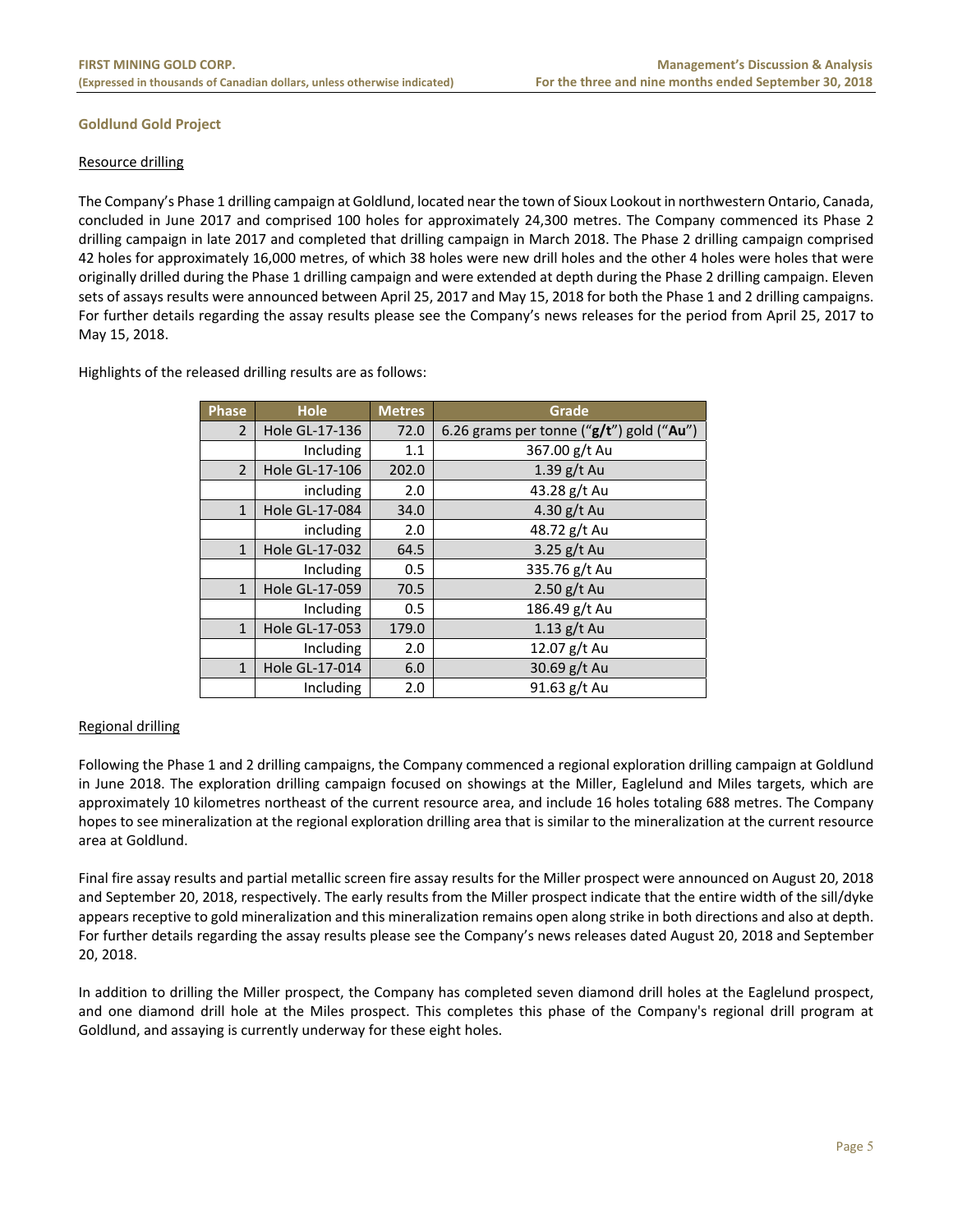Highlights of the released drilling results are as follows:

| <b>Hole</b>    | <b>Metres</b> | Grade                                        |
|----------------|---------------|----------------------------------------------|
| Hole MI-18-001 | 107.6         | 0.42 grams per tonne (" $g/t$ ") gold ("Au") |
| including      | 73.6          | $0.55$ g/t Au                                |
| Hole MI-18-002 | 142.1         | $1.90$ g/t Au                                |
| including      | 108.0         | 2.43 g/t Au                                  |
| Hole MI-18-003 | 48.0          | $1.17$ g/t Au                                |
| including      | 15.0          | $1.71$ g/t Au                                |
| Hole MI-18-004 | 23.8          | $0.54$ g/t Au                                |
| including      | 5.8           | 1.40 g/t Au                                  |
| Hole MI-18-005 | 10.0          | $0.45$ g/t Au                                |
| including      | 1.0           | 4.18 $g/t$ Au                                |
| Hole MI-18-006 | 22.0          | $0.68$ g/t Au                                |
| including      | 10.0          | $0.45$ g/t Au                                |
| Hole MI-18-007 | 49.0          | $2.49$ g/t Au                                |
| including      | 21.5          | 5.34 g/t Au                                  |
| Hole MI-18-008 | 14.0          | $0.62$ g/t Au                                |
| including      | 2.5           | $1.80$ g/t Au                                |

## **Hope Brook Gold Project**

On July 9, 2018, the Company announced the commencement of permitting for the construction of a resource access road to connect Hope Brook to Highway 480 (also known as the Burgeo Highway). A project registration document was submitted to the environmental assessment division of the government of Newfoundland and Labrador in relation to the access road. The access road will be approximately 58 kilometres in length and is intended to support a more efficient mode of transportation by allowing vehicles to access Hope Brook for exploration and development activities.

## **Option Agreement on the Las Margaritas Gold Project, Mexico**

On July 30, 2018, the Company entered into an option agreement (the "Option Agreement") with Gainey Capital Corp. ("Gainey"), (TSX Venture Exchange: GNC) , granting Gainey the right to earn a 100% interest in First Mining's Las Margaritas gold project ("Las Margaritas") located in the State of Durango, Mexico.

Under the terms of the Option Agreement, Gainey can elect to make share or cash payments to the Company for aggregate consideration of between CAD \$900 and CAD \$1,015 over the four year option period. In addition, as per terms of the Option Agreement, Gainey will make the following:

- Annual payments of USD \$25,000 from September 2018 to September 2020 and USD \$250,000 in September 2021 in connection with an existing agreement on the property; and
- Exploration expenditures totaling USD \$1,000,000 over the four year option period on Las Margaritas.

Upon completion of the four year option period and satisfaction of the above payment and exploration requirements, Gainey obtains 100% ownership interest of Las Margarita, except that First Mining will retain a 2% net smelter returns ("NSR") royalty interest, with Gainey having the right to buy back 1% of the NSR royalty interest for USD \$1,000,000 up until the first anniversary of the commencement of commercial production at Las Margaritas.

The transaction and the issuance of Gainey's common shares pursuant to the Option Agreement are subject to the acceptance by the TSX Venture Exchange following the submission of a NI 43‐101 technical report expected in the 2018‐Q4.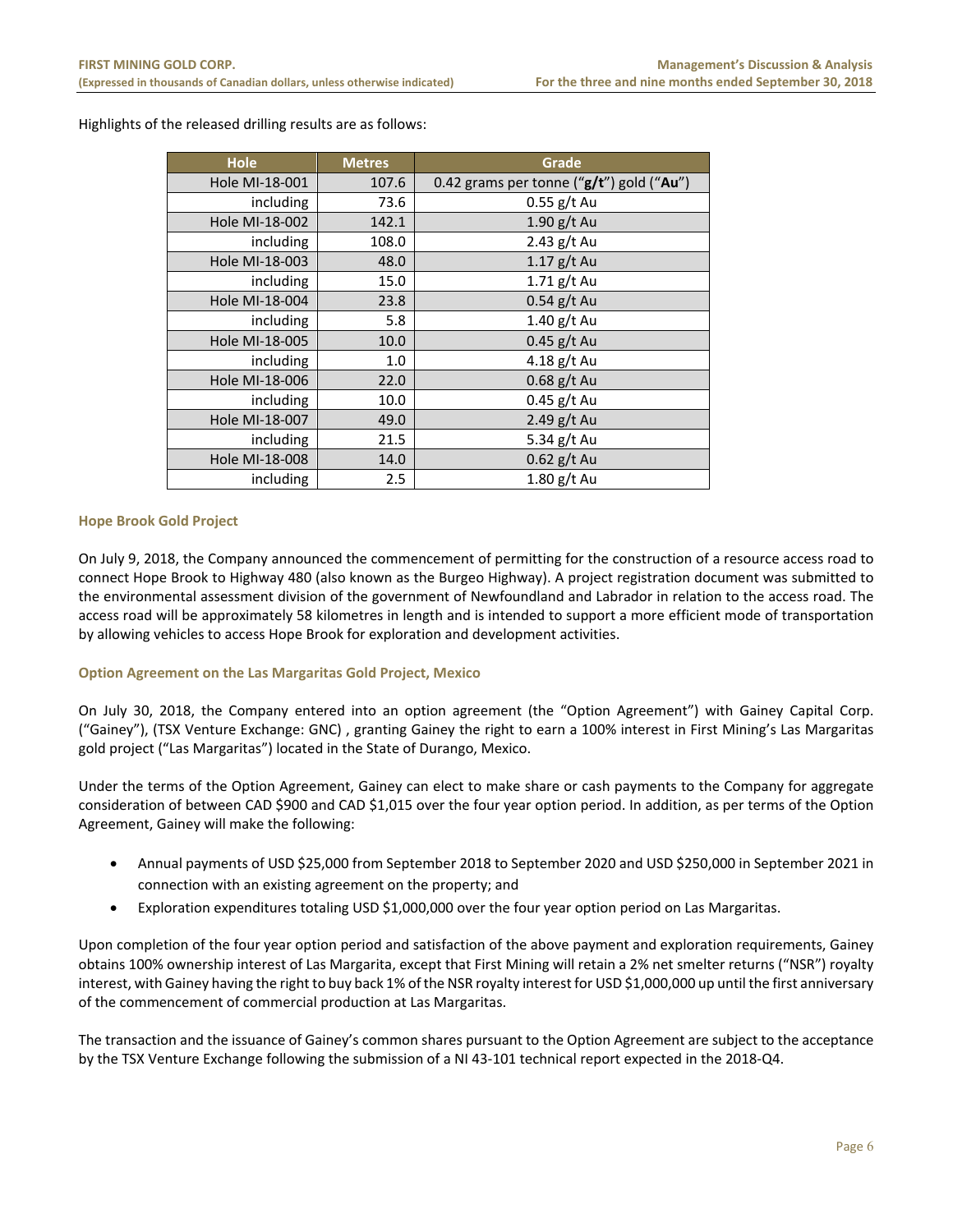## **New Strategy and Name Change**

On January 10, 2018, the Company announced a change in its name to "First Mining Gold Corp.", and a change in the Company's strategy to focus on advancing its existing mineral properties towards production. In connection with the new strategy, the Company appointed Mr. Jeff Swinoga as its Chief Executive Officer ("**CEO**"). Dr. Chris Osterman, the Company's former CEO, assumed the role of Chief Operating Officer ("**COO"**) and the shares of the Company continued trading on the Toronto Stock Exchange (the "**TSX**") under the new corporate name on January 11, 2018, with the ticker symbol, "FF", unchanged. In March 2018, Patrick Donnelly, the former President, departed the Company, and Mr. Swinoga was appointed as the President and CEO of the Company.

On October 16, 2018, the Company announced the departure of Mr. Swinoga as President and CEO of the Company, and David Shaw, a member of the Company's Board of Directors (the "Board"), was been appointed as interim CEO. The Company's project team remains in place and is committed to advancing the projects during the search for a new CEO.

## **Select Financial Information**

|                                                             | For the three months ended<br>September 30, |   |          |  | For the nine months ended<br>September 30, |  |          |  |
|-------------------------------------------------------------|---------------------------------------------|---|----------|--|--------------------------------------------|--|----------|--|
| <b>Financial Results:</b>                                   | 2017<br>2018                                |   |          |  | 2018                                       |  | 2017     |  |
| Mineral Property Expenditures <sup>(1)</sup>                | 1.567                                       | S | 2,957    |  | 6,303                                      |  | 9,611    |  |
| Net Loss                                                    | (937)                                       |   | (1,294)  |  | (5,987)                                    |  | (9,946)  |  |
| Net Loss Excluding Share-based<br>Payments (non-cash) $(2)$ | (910)                                       |   | (1, 195) |  | (3,347)                                    |  | (4, 469) |  |
| Basic and Diluted Net Loss Per Share<br>(in Dollars)        | (0.00)                                      |   | (0.00)   |  | (0.01)                                     |  | (0.02)   |  |

|                                | As at |           |  |              |  |
|--------------------------------|-------|-----------|--|--------------|--|
| <b>Financial Position:</b>     |       | September |  | December 31, |  |
|                                |       | 30,       |  | 2017         |  |
|                                |       | 2018      |  |              |  |
| Cash and Cash Equivalents      |       | 6,950     |  | 15,400       |  |
| Working Capital <sup>(2)</sup> |       | 9,688     |  | 19,401       |  |
| <b>Mineral Properties</b>      |       | 246,652   |  | 239,871      |  |
|                                |       |           |  |              |  |
| <b>Total Assets</b>            |       | 262,146   |  | 265,736      |  |
| <b>Total Liabilities</b>       | c     | (478)     |  | (1,083)      |  |

(1) This represents the cost directly related to exploration and evaluation expenditures that have been capitalized into mineral properties.

(2) This is a non‐IFRS measurement with no standardized meaning under IFRS. For further information and a detailed reconciliation, please see the section in this MD&A titled "Non-IFRS Measures".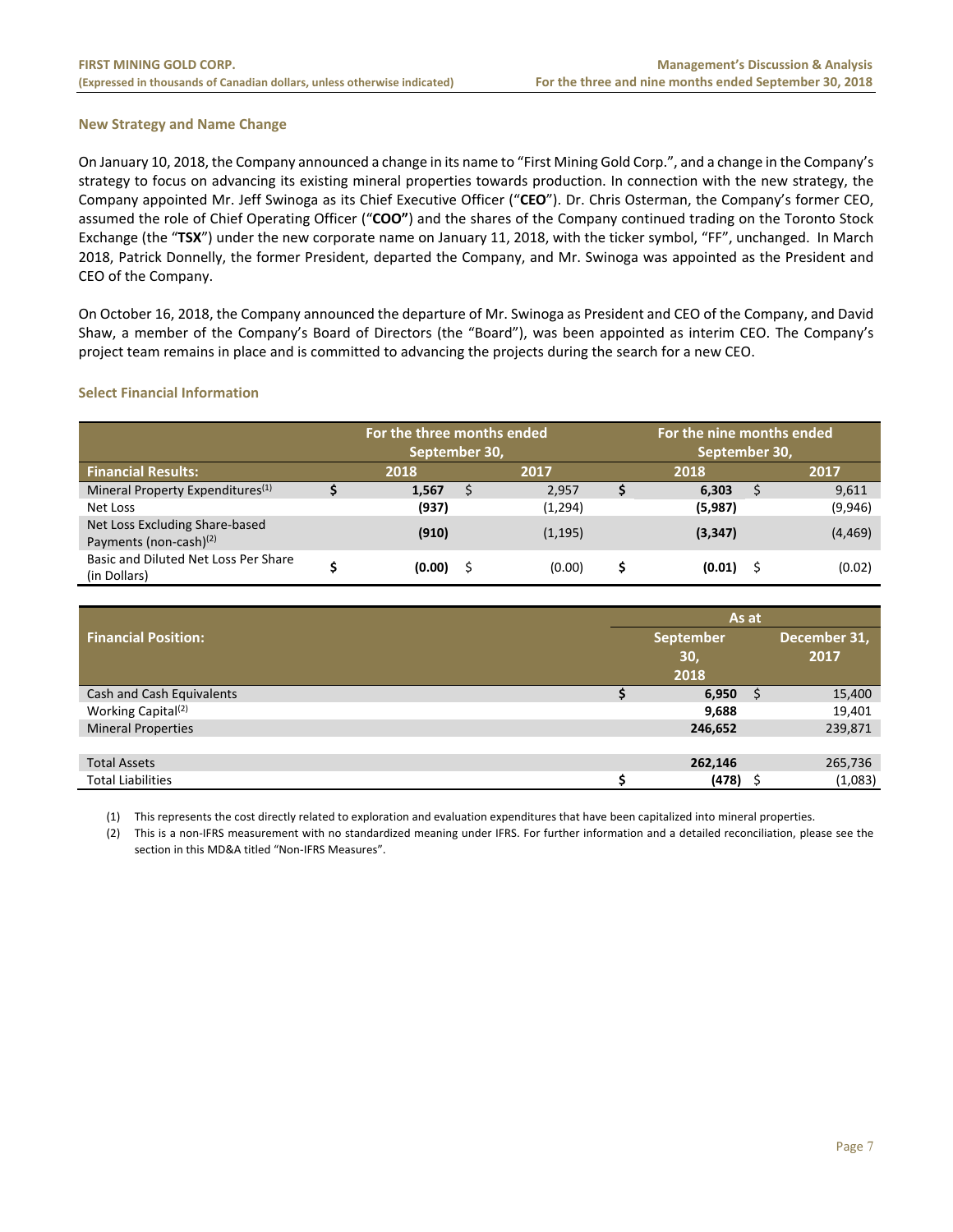# **MINERAL PROPERTY PORTFOLIO LOCATIONS [COMBINED SURFACE AREA OF APPROXIMATELY 300,000 HECTARES]**



The Company classifies its mineral properties as Tier 1, Tier 2, and Tier 3:

- **Tier 1 projects** are core, material assets which include the Company's largest and most advanced mineral resource‐ stage projects.
- **Tier 2 projects** are less advanced resource‐stage assets which host mineral resources.
- **Tier 3 projects** are grassroots exploration projects that host mineralization but have not received sufficient drilling to delineate mineral resources.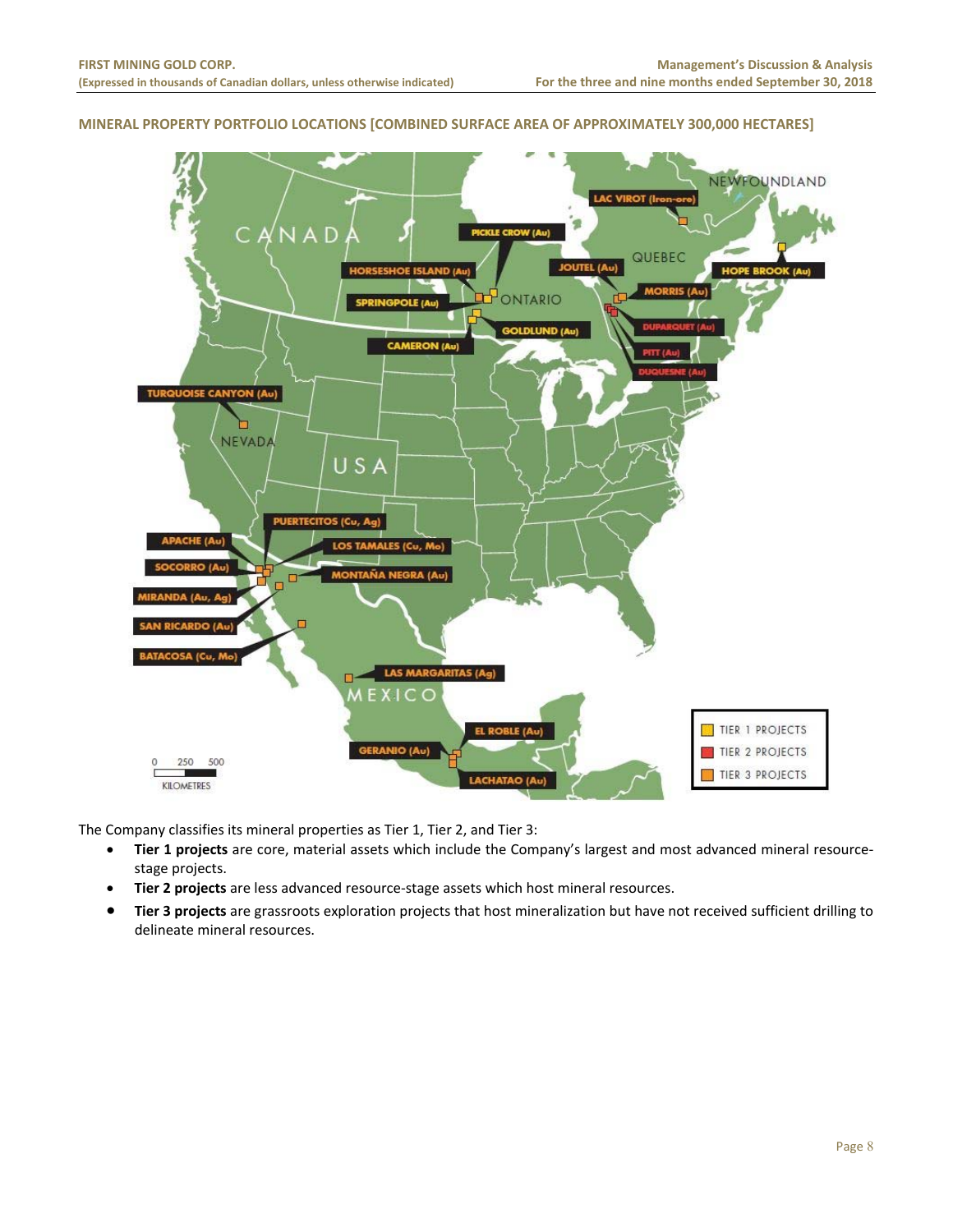# **MINERAL PROPERTY PORTFOLIO GOLD RESOURCES (1)**

| Project                                 | <b>Tonnes</b> | Gold<br>Grade (g/t) | <b>Silver</b><br>Grade (g/t) | <b>Contained Gold</b><br>Ounces (oz) | <b>Contained</b><br><b>Silver Ounces</b><br>(oz) |
|-----------------------------------------|---------------|---------------------|------------------------------|--------------------------------------|--------------------------------------------------|
| <b>Measured Resources</b>               |               |                     |                              |                                      |                                                  |
| Cameron Gold Project <sup>(2)</sup>     | 3,360,000     | 2.75                |                              | 297,000                              |                                                  |
| Duparquet Gold Project <sup>(3)</sup>   | 16,500        | 1.45                |                              | 770                                  |                                                  |
| <b>Indicated Resources</b>              |               |                     |                              |                                      |                                                  |
| Springpole Gold Project <sup>(4)</sup>  | 139,100,000   | 1.04                | 5.40                         | 4,670,000                            | 24,190,000                                       |
| Goldlund Gold Project                   | 9,300,000     | 1.87                |                              | 560,000                              |                                                  |
| Hope Brook Gold Project                 | 5,500,000     | 4.77                |                              | 844,000                              |                                                  |
| Cameron Gold Project <sup>(5)</sup>     | 2,170,000     | 2.40                |                              | 167,000                              |                                                  |
| Duparquet Gold Project <sup>(3)</sup>   | 5,954,000     | 1.57                |                              | 300,700                              |                                                  |
| Duquesne Gold Project                   | 1,859,000     | 3.33                |                              | 199,000                              |                                                  |
| <b>Inferred Resources</b>               |               |                     |                              |                                      |                                                  |
| Springpole Gold Project <sup>(4)</sup>  | 11,400,000    | 0.63                | 3.10                         | 230,000                              | 1,120,000                                        |
| <b>Goldlund Gold Project</b>            | 40,900,000    | 1.33                |                              | 1,750,000                            |                                                  |
| Hope Brook Gold Project                 | 836,000       | 4.11                |                              | 110,000                              |                                                  |
| Cameron Gold Project <sup>(6)</sup>     | 6,535,000     | 2.54                |                              | 533,000                              |                                                  |
| Pickle Crow Gold Project <sup>(7)</sup> | 9,452,000     | 4.10                | $\overline{\phantom{a}}$     | 1,230,500                            |                                                  |
| Duparquet Gold Project <sup>(3)</sup>   | 2,846,000     | 1.46                |                              | 133,400                              |                                                  |
| Duquesne Gold Project                   | 1,563,000     | 5.58                |                              | 281,000                              |                                                  |
| Pitt Gold Project                       | 1,076,000     | 7.42                |                              | 257,000                              |                                                  |
|                                         |               |                     |                              |                                      |                                                  |
| <b>Total Measured Resources</b>         | 3,376,500     | 2.74                |                              | 297,770                              |                                                  |
| <b>Total Indicated Resources</b>        | 163,883,000   | 1.28                | 5.40                         | 6,740,700                            | 24,190,000                                       |
| <b>Total Measured and</b>               |               |                     |                              |                                      |                                                  |
| <b>Indicated Resources</b>              | 167,259,500   | 1.31                | 5.40                         | 7,038,470                            | 24,190,000                                       |
| <b>Total Inferred Resources</b>         | 74,608,000    | 1.89                | 3.10                         | 4,524,900                            | 1,120,000                                        |

(1) The mineral resources and reserves set out in this table are based on the technical report for the applicable property, the title and date of which are set out under the applicable property description within the section "Mineral Property Portfolio Review" in this MD&A or in the Company's Annual Information Form for the year ended December 31, 2017, which is available under the Company's SEDAR profile at www.sedar.com.

(2) Comprises 2,670,000 tonnes of pit‐constrained (0.55 g/t Au cut‐off) Measured resources at 2.66 g/t Au, and 690,000 tonnes of underground (2.00 g/t Au cut‐off) Measured resources at 3.09 g/t Au.

(3) The Company owns a 10% indirect interest in the Duparquet Gold Project, and the Measured, Indicated and Inferred Resources shown in the above table reflect the Company's 10% indirect interest.

(4) Open pit mineral resources are reported at a cut off grade of 0.4 g/t Au.

(5) Comprises 820,000 tonnes of pit‐constrained (0.55 g/t Au cut‐off) Indicated resources at 1.74 g/t Au, and 1,350,000 tonnes of underground (2.00 g/t Au cut‐off) Indicated resources at 2.08 g/t Au.

(6) Comprises 35,000 tonnes of pit‐constrained (0.55 g/t Au cut‐off) Inferred resources at 2.45 g/t Au, and 6,500,000 tonnes of underground (2.00 g/t Au cut-off) Inferred resources at 2.54 g/t Au.

(7) Comprises 1,887,000 tonnes of pit‐constrained (0.50 g/t Au cut‐off) Inferred resources at 1.30 g/t Au, and 7,565,000 tonnes of underground Inferred resources that consist of: (i) a bulk tonnage, long‐hole stoping (2.00 g/t Au cut‐off); and (ii) a high‐grade cut‐and‐fill component (2.60 g/t Au cut‐off) over a minimum width of 1 metre.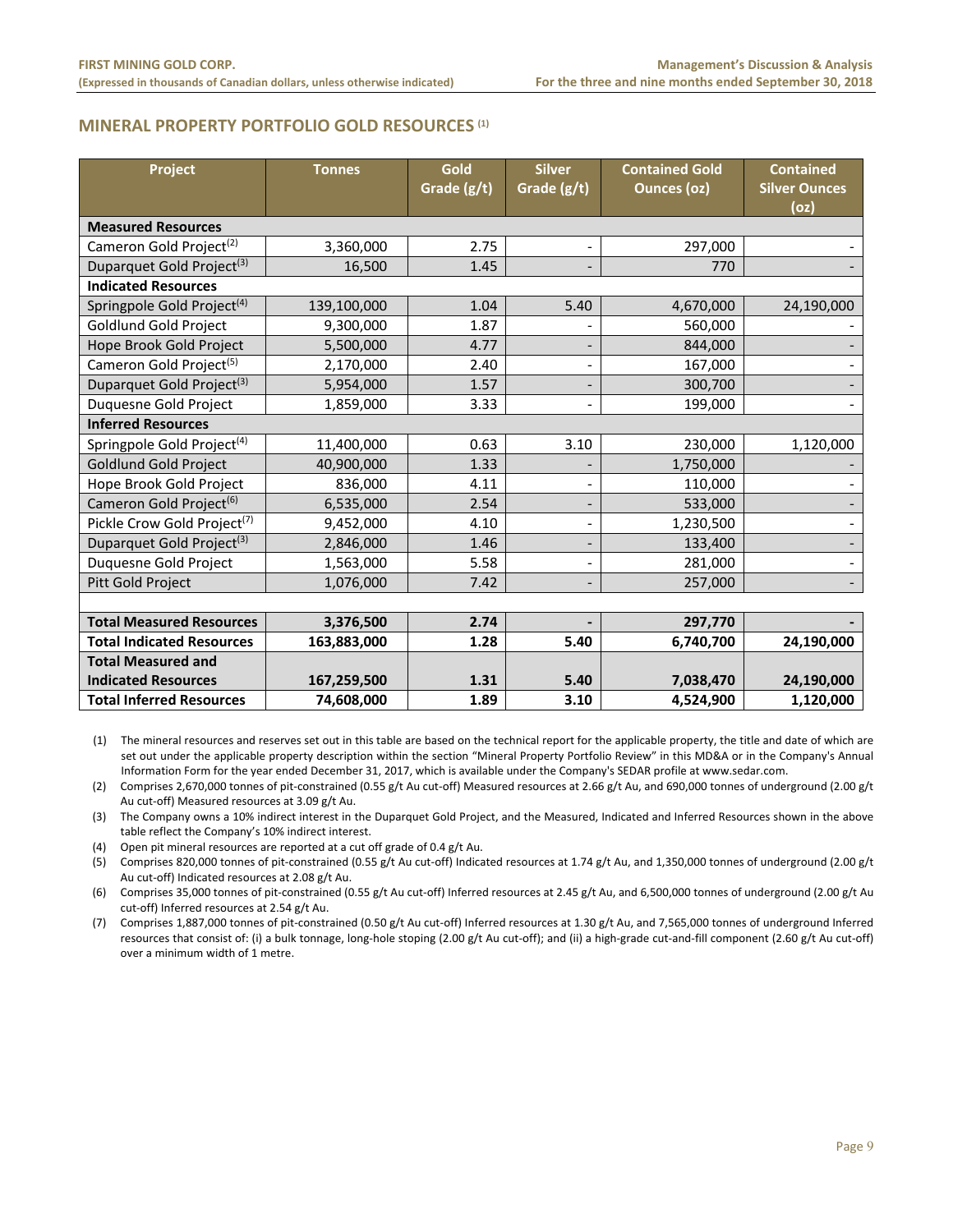#### **MINERAL PROPERTY PORTFOLIO REVIEW**

First Mining has properties located in Canada, Mexico and the United States. The following section discusses the Company's priority and other significant projects.

*Readers are cautioned that, with respect to any Preliminary Economic Assessment ("PEA") referenced in the section below or anywhere else in this MD&A, a PEA is preliminary in nature, any inferred mineral resources included therein are considered too speculative geologically to have the economic considerations applied to them that would enable them to be categorized as mineral reserves, and there is no certainty that the PEA will be realized. Mineral resources that are not mineral reserves do not*  have demonstrated economic viability. Actual results may vary, perhaps materially. The Company is not aware of any *environmental, permitting, legal, title, taxation, socio‐political, marketing or other issue which may materially affect this estimate of mineral resources. The projections, forecasts and estimates herein and in any technical reports referred to herein constitute forward‐looking statements and readers are urged not to place undue reliance on such forward‐looking statements.* 

#### **Canadian Mineral Properties**

## *Tier 1 Projects*

 $\overline{a}$ 

## **Springpole, Ontario**

The Springpole property covers an area of 32,240 hectares in northwestern Ontario, consisting of 36 patented claims and 300 unpatented claims. The project is located approximately 110 kilometres northeast of the town of Red Lake and is situated within the Birch‐Uchi Greenstone Belt. The large, open pittable resource is supported by significant infrastructure, including a 72 man onsite camp, winter road access, a logging road and nearby power lines within 40 kilometres. Springpole is located within an area that is covered by Treaty Three and Treaty Nine First Nations Agreements.

With approximately 4.7 million ounces of gold in the Measured and Indicated categories, Springpole is the largest undeveloped gold project in Ontario<sup>1</sup>.

A technical report titled "Preliminary Economic Assessment Update for the Springpole Gold Project, Ontario, Canada", prepared by SRK, was filed by the Company on SEDAR on October 27, 2017, and is available under the Company's SEDAR profile at www.sedar.com and on the Company's website at www.firstmininggold.com. This PEA contemplates an open pit mining operation and material processing at 36,000 tonnes per day at an average head grade of 1.00 g/t Au and 5.28 g/t Ag. Highlights of the PEA are as follows:

| <b>Parameters</b>                      | <b>2017 PEA</b>                   |
|----------------------------------------|-----------------------------------|
| Mine life                              | 12 years                          |
| Initial capital cost                   | US\$586 million                   |
| Base case gold price                   | US\$1,300 per oz                  |
| Base case silver price                 | US\$20 per oz                     |
| Exchange rate (CAD/USD)                | 0.75                              |
| Average annual payable production      | 296,500 oz Au and 1,632,000 oz Ag |
| <b>Economic Results</b>                | <b>2017 PEA</b>                   |
| Pre-tax NPV at 5% discount rate        | US\$1,159 million                 |
| Pre-tax Internal rate of return        | 32.3%                             |
| Post-tax NPV at 5% discount rate       | US\$792 million                   |
| Post-tax Internal rate of return       | 26.2%                             |
| Non-discounted post-tax payback period | 3.2 years                         |
| "All-in" cash costs                    | US\$806 per oz of Au equivalent   |

<sup>1</sup> Source: S&P Market Intelligence database as of June 29, 2018. Ranking among undeveloped primary gold resources per jurisdiction.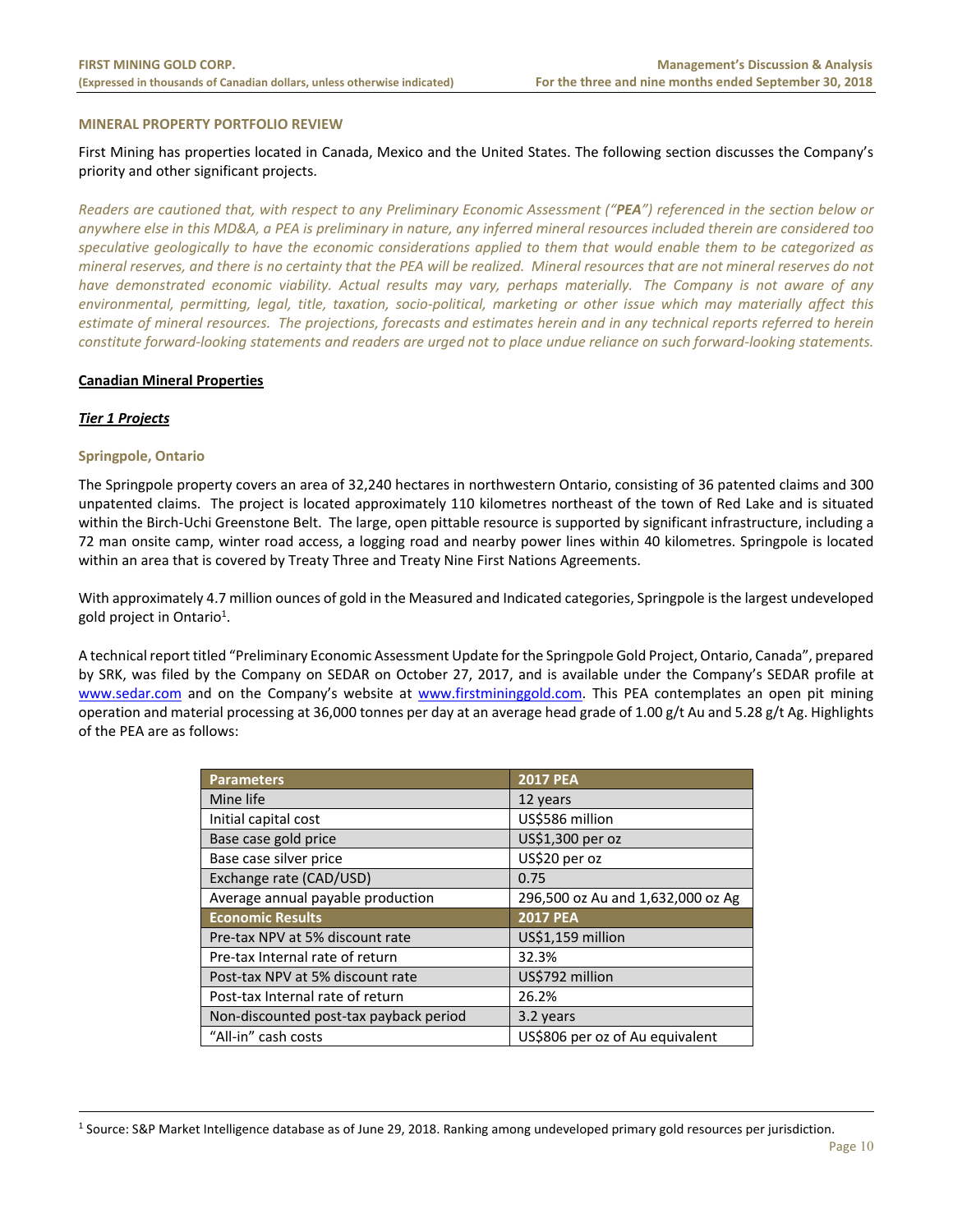The Company is focused on advancing the permitting and development, including the environmental assessment process, for Springpole throughout 2018. In April 2018, the Company completed geotechnical drilling to test the footing locations for the proposed coffer dams at Springpole. During the nine months ended September 30, 2018, the Company submitted a Project Description for Springpole to CEAA and subsequently received the final EIS guidelines for the project. Currently, the Company is collecting environmental baseline data and other information to prepare the EIS for Springpole and is in discussions with the Ministry of Natural Resources district office in Red Lake for a permit to build an access road to Springpole. In addition, the Company is conducting a metallurgical study to determine the optimal flow sheet for Springpole to potentially increase the estimated gold recoveries.

# **Goldlund, Ontario**

The Goldlund property covers an area of 23,858 hectares in northwestern Ontario, and consists of 27 patented claims, 152 unpatented claims, 1 mining lease and 1 license of occupation. Rocks at the property consist of a volcanic sequence about 1.5 kilometres wide. This north‐easterly striking volcanic sequence is intruded by several granodiorite sills. These sills are the host rock of the gold mineralization. These strata‐parallel intrusions are known to extend for over 40 kilometres along the strike of the property. A number of historic gold occurrences are present on the property. The majority of identified mineralization is hosted within the Central and Southern Volcanic Belts and historic production demonstrates the presence of small zones of higher-grade mineralization. A technical report titled "Technical Report and Resource Estimation Update on the Goldlund Project", prepared by WSP, was filed on SEDAR on February 10, 2017, and is available under the Company's SEDAR profile at www.sedar.com and on the Company's website at www.firstmininggold.com.

Mining at Goldlund in the 1980s produced approximately 90,700 tonnes of ore grading 4.23 g/t Au from underground and 39,000 tonnes of ore grading 4.80 g/t from a small open pit. The project has year-round road access to the property from Ontario Highway 72, which is 2 kilometres to the south, and regional power lines are located 15 kilometres to the north.

For the year 2018, the Company budgeted approximately \$1.6 million for exploration expenditures on the Goldlund property, including approximately 5,000 metres of in‐fill drilling and 1,850 metres for regional exploration drilling along the property's 50 kilometres strike length. The early results from the Miller prospect indicate that the entire width of the sill/dyke appears receptive to gold mineralization and this mineralization remains open along strike in both directions and also at depth.

In August and September 2018, the Company received initial and final fire assay results from the regional exploration drilling program consisting of 8 drill holes. The objective of this drill program was to test the presence and character of potential gold mineralization distal from the current resource area. Visible gold was observed in seven of the eight drill holes.

# **Hope Brook, Newfoundland**

The Hope Brook property covers an area of 26,650 hectares in Newfoundland, including 7 mineral licenses, with a deposit hosted by pyritic silicified zones occurring within a deformed, strike‐extensive advanced argillic alteration zone. A technical report titled "2015 Mineral Resource Estimate Technical Report for the Hope Brook Gold Project, Newfoundland and Labrador, Canada", prepared by Mercator Geological Services Limited, was filed by the Company on SEDAR on November 27, 2015, and is available under the Company's SEDAR profile at www.sedar.com and on the Company's website at www.firstmininggold.com.

The resource covers 1.5 kilometres of an 8 kilometre mineralized structure. Substantial infrastructure at the property includes a ramp to 350 metres below surface with vent raise, power, access by sea and air, and a strong local labour force. Hope Brook was a former operating gold mine that produced 752,163 oz Au from 1987 to 1997.

In September 2017, the Company completed approximately 850 metres of drilling to identify new areas of mineralization within the Ironbound Hill target which is located approximately 25 kilometres from the main resource area and 8 kilometres from Highway 480.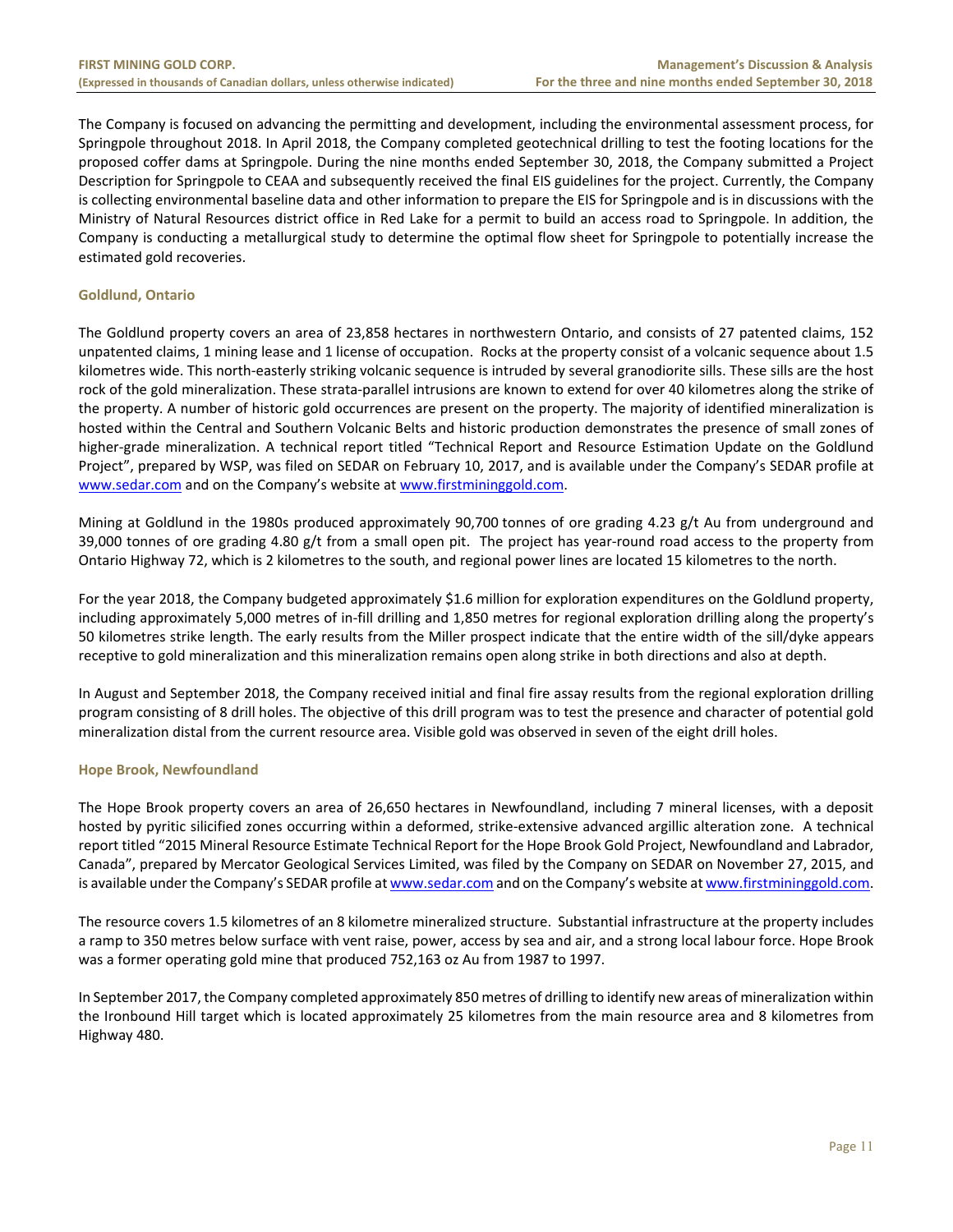In 2018, the Company commenced permitting for the construction of a resource access road to support a more efficient mode of transportation by allowing vehicles to access the Hope Brook property for exploration and development activities. Of the Company's Tier 1 projects, management believes that the Hope Brook project has the greatest potential to achieve production within the next 2 – 3 years, and the Company plans to conduct an internal scoping study to assess the economics of the project.

## **Cameron, Ontario**

The Cameron property covers an area of 44,853 hectares in northern Ontario and consists of 24 patented claims, 226 unpatented claims, 4 mining leases and 7 licenses of occupation. The Cameron deposit is a greenstone‐hosted gold deposit and the mineralization is mainly hosted in mafic volcanic rocks within a northwest trending shear zone (Cameron Lake Shear Zone) which dips steeply to the north east. A technical report titled "Technical Report on the Cameron Gold Deposit, Ontario, Canada", prepared by Optiro, was filed on SEDAR on March 22, 2017, and is available under the Company's SEDAR profile at www.sedar.com and on the Company's website at www.firstmininggold.com. There is year-round road access to the property from a nearby highway and power lines within 20 kilometres.

The Company is currently conducting environmental studies, including fish community and habitat surveys as well as hydrology surveys, to support a potential environmental assessment or permitting application in the future.

# **Pickle Crow, Ontario**

The Pickle Crow property covers an area of 13,184 hectares and comprises 114 patented claims and 83 unpatented claims. The area is covered by the Treaty Nine First Nations Agreement. A technical report titled "An Updated Mineral Resource Estimate for the Pickle Crow Property, Patricia Mining Division, Northwestern Ontario, Canada", prepared for the Company by Micon International Limited and dated June 15, 2018, was filed on SEDAR on August 23, 2018, and is available under the Company's SEDAR profile at www.sedar.com and on the Company's website at www.firstmininggold.com. Extensive infrastructure in place or proximal to the Pickle Crow property includes a 200 tonne per day gravity mill on site, generators and fuel storage and gravel road access to the property, and the property is within 10 kilometres of a regional airport at Pickle Lake. Pickle Crow was a former high‐grade operating mine until the late 1960s.

In February 2017, the Company completed a 9-hole drilling program comprising approximately 1,300 metres. The objectives of this drill program were to test extensions of known vein zones and discover new high-grade gold mineralization. Gold mineralization was encountered in seven of the nine drill holes and visible gold was intercepted in the lowermost vein zone of the No. 15 Vein structure.

In August 2018, an 85‐hole drilling program was conducted on the historic Pickle Crow tailings, which was split into 4 distinct geographic zones. Of the total 302m program, 225m were sampled, and taken on 1m intervals with intervals as short as 0.3m where the base of the tails were encountered.

The Company are considering undertaking an independent resource estimate of the Pickle Crow tailings in an update of the current technical report noted above. Whilst the gold content is anticipated to be small the tailings may offer opportunities for small-scale, rapid start-up production using the onsite Extreme Gravity mill.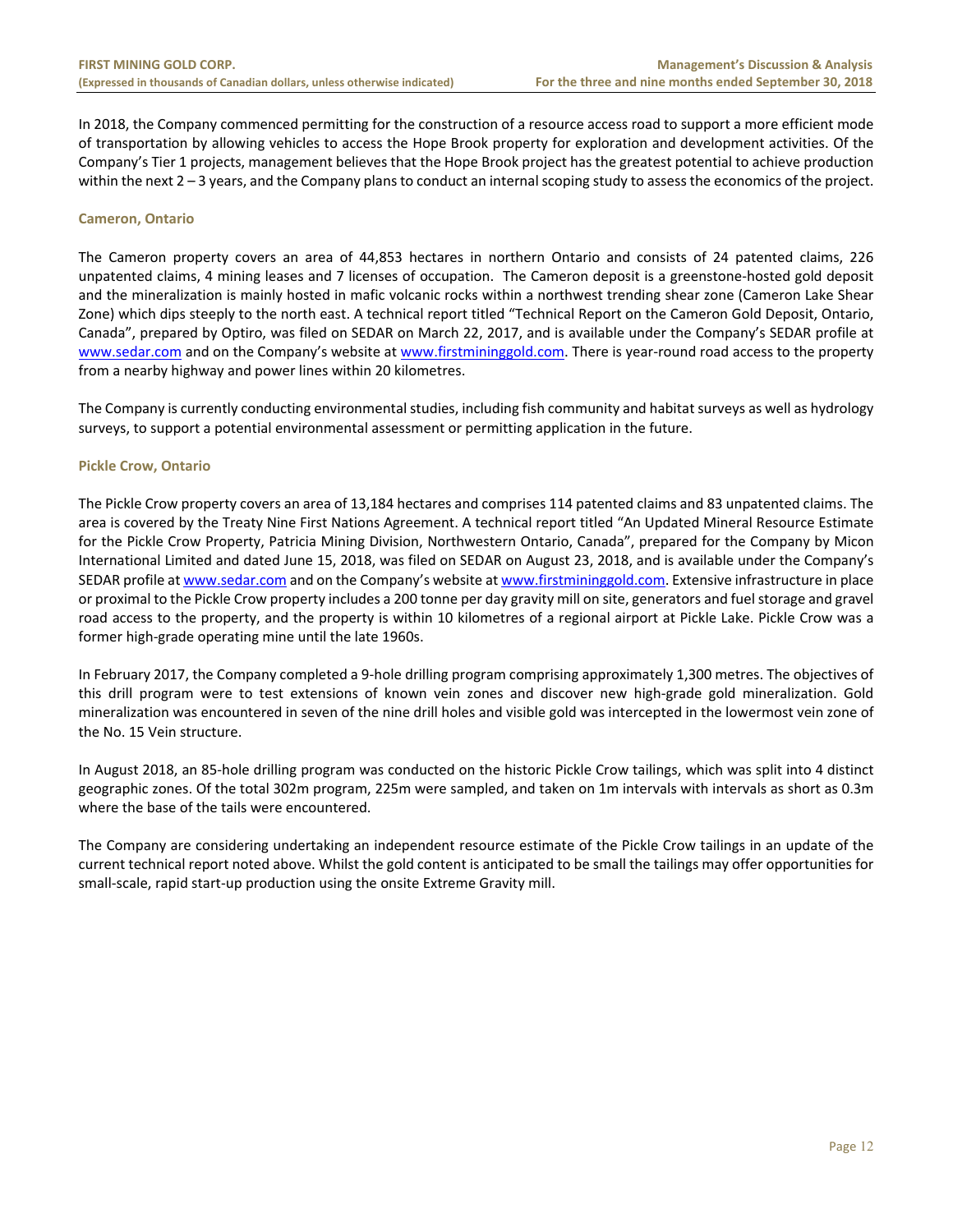# *Tier 2 and 3 Projects*

The following table sets out the Company's Tier 2 and 3 projects by region. These projects are 100% owned by the Company with the exception of Duparquet, in which the Company has a 10% indirect ownership interest.

| Canada                    | <b>Mexico</b>           | <b>USA</b>               |
|---------------------------|-------------------------|--------------------------|
| Duquesne, Québec          | Miranda, Sonora         | Turquoise Canyon, Nevada |
| Pitt, Québec              | Apache, Sonora          |                          |
| Duparquet, Québec         | Socorro, Sonora         |                          |
| Joutel, Québec            | San Ricardo, Sonora     |                          |
| Morris, Québec            | Montana Negra, Sonora   |                          |
| Horseshoe Island, Ontario | Los Tamales, Sonora     |                          |
| Lac Virot, Newfoundland   | Puertecitos, Sonora     |                          |
|                           | Batacosa, Sonora        |                          |
|                           | Las Margaritas, Durango |                          |
|                           | Geranio, Oaxaca         |                          |
|                           | Lachatao, Oaxaca        |                          |
|                           | El Roble, Oaxaca        |                          |

For further information on the Company's Tier 2 and 3 projects, see the Company's Annual Information Form or MD&A for the year ended December 31, 2017 which are both available under the Company's SEDAR profile at www.sedar.com, as an exhibit to the Company's Form 40-F on EDGAR at www.sec.gov, and on the Company's website at www.firstmininggold.com.

# **SUMMARY OF QUARTERLY FINANCIAL INFORMATION**

The following financial data was prepared on a basis consistent with IFRS with the exception of "Net (loss) income excluding share-based payments (non-cash)" and "Working capital"<sup>(1)</sup>:

|                                                                   | 2018-Q3    | 2018-02 | 2018-Q1            | 2017-Q4 |
|-------------------------------------------------------------------|------------|---------|--------------------|---------|
| Net Loss                                                          | $(937)$ \$ | (1,298) | \$<br>$(3,752)$ \$ | (1,237) |
| Net Loss Excluding Share-based Payments (non-cash) <sup>(1)</sup> | (910)      | (1,213) | (1,224)            | (1,217) |
| Basic and Diluted Net Loss Per Share (in dollars) <sup>(2)</sup>  | (0.00)     | (0.00)  | (0.01)             | (0.00)  |
| Cash and Cash Equivalents                                         | 6.950      | 9.585   | 12,289             | 15,400  |
| Working Capital <sup>(1)</sup>                                    | 9,688      | 12,463  | 16,016             | 19,401  |
| <b>Mineral Properties</b>                                         | 246.652    | 245.199 | 243.895            | 239,871 |
| <b>Total Assets</b>                                               | 262.146    | 263,586 | Ś<br>266,704       | 265,736 |

|                                                                   | 2017-03  |    | 2017-02  |   | $2017 - 01$  |   | 2016-Q4  |
|-------------------------------------------------------------------|----------|----|----------|---|--------------|---|----------|
| Net Loss                                                          | (1,296)  | -S | (1,998)  | S | $(6,653)$ \$ |   | (3, 553) |
| Net Loss Excluding Share-based Payments (non-cash) <sup>(1)</sup> | (1, 197) |    | (1, 914) |   | (1,359)      |   | (3,304)  |
| Basic and Diluted Net Loss Per Share (in dollars) <sup>(2)</sup>  | (0.00)   |    | (0.00)   |   | (0.01)       |   | (0.01)   |
| Cash and Cash Equivalents                                         | 18,291   |    | 21,957   |   | 28,078       |   | 33,157   |
| Working Capital <sup>(1)</sup>                                    | 23,411   |    | 28,463   |   | 33,584       |   | 39,602   |
| <b>Mineral Properties</b>                                         | 237,413  |    | 233,861  |   | 229,513      |   | 223,462  |
| <b>Total Assets</b>                                               | 267,208  | Ś  | 268,307  |   | 270,169      | Ś | 269,558  |

(1) These are non‐IFRS measures with no standardized meaning under IFRS. For further information and a detailed reconciliation, please refer to the section in this MD&A titled "Non‐IFRS Measures".

(2) The basic and diluted loss per share calculations result in the same amount due to the anti‐dilutive effect of outstanding stock options and warrants in all periods except 2016‐Q3. In 2016‐Q3, although the outstanding stock options and warrants had a dilutive effect on the net income, the basic and diluted income per share calculation still resulted in the same number.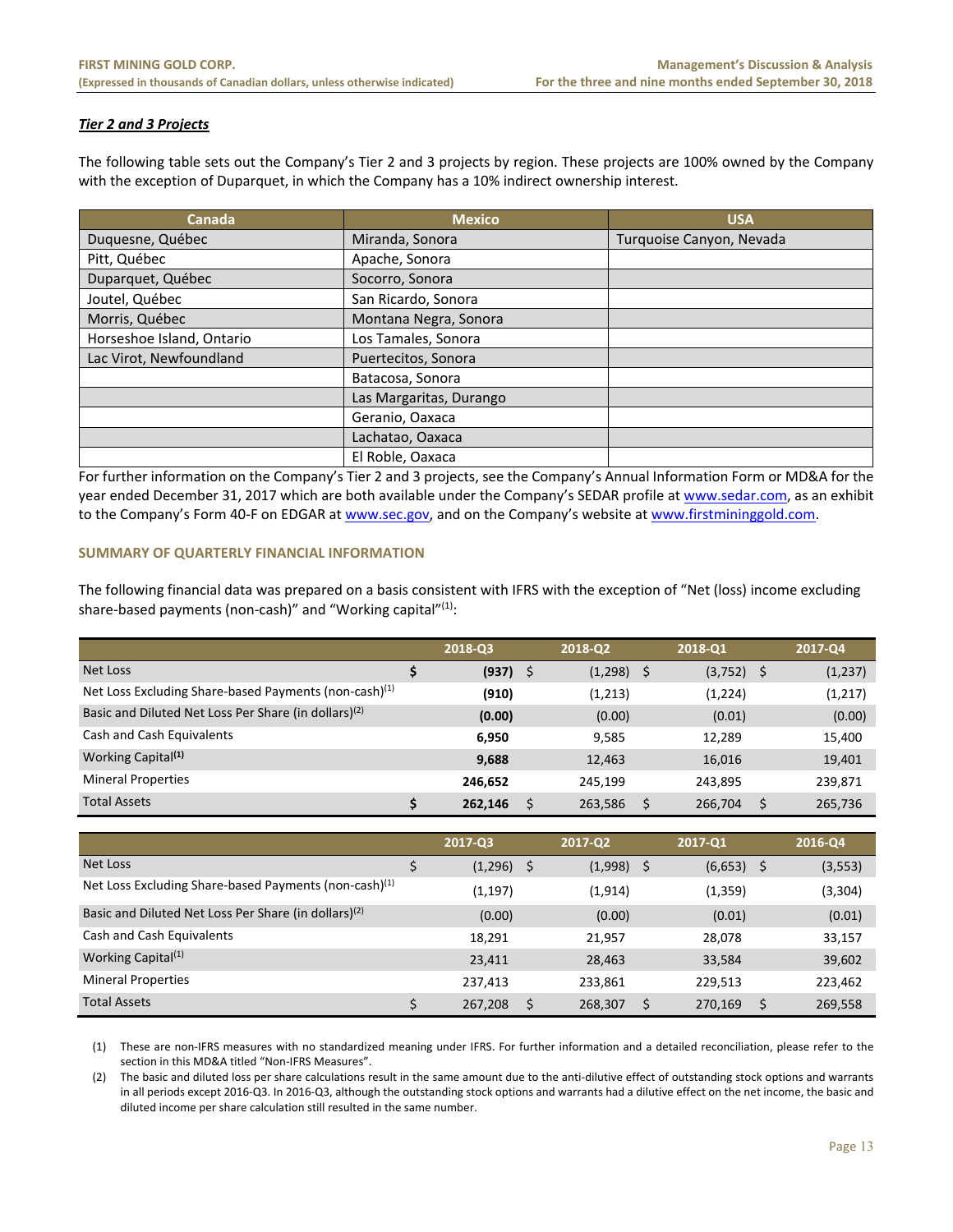# **Quarterly results are discussed relative to the preceding quarter's results in the following paragraphs.**

The net loss in 2018‐Q3 was \$0.4 million lower than the net loss in 2018‐Q2. This decrease was primarily due to fewer marketing activities undertaken by the Company in 2018‐Q3. In 2018‐Q3, the Company primarily used its cash to continue advancing environmental studies and permitting at its Tier 1 Canadian mineral properties, focusing on Springpole and Goldlund, and in particular the Miller and Eaglelund prospects.

The net loss in 2018‐Q2 was \$2.5 million lower than the net loss in 2018‐Q1. This decrease was primarily due to the timing of stock option grants as minimal stock options were granted in 2018‐Q2, whereas in 2018‐Q1, the Company granted a total of 9,575,000 stock options to its Directors, Officers, employees, and consultants. In 2018‐Q2, the Company primarily used its cash to continue advancing environmental studies and permitting at its Tier 1 Canadian mineral properties, focusing on Goldlund and Springpole.

The net loss in 2018-Q1 was \$2.5 million higher than the net loss in 2017-Q4 mainly due to the \$2.5 million non-cash sharebased payments expense resulting from the 9,575,000 incentive stock options granted to Directors, Officers, employees, and consultants during that period. The Company primarily used its cash in operating and investing activities, which included the Phase 2 drilling campaign at Goldlund and permitting and development activities at Springpole.

Net loss in 2017‐Q4 was comparable to the net loss in 2017‐Q3. The decline in cash and cash equivalents from 2017‐Q3 was primarily driven by cash used in operating and investing activities, which included the Phase 2 drilling campaign at Goldlund.

In 2017‐Q3, net loss decreased by 35% from 2017‐Q2 mainly due to fewer marketing activities undertaken by the Company in 2017‐Q3. In addition, transfer agent and filing fees decreased as the one‐time TSX initial listing fee in 2017‐Q2 was a non‐ recurring expense. The Company primarily used its cash in operating and investing activities, which included the drilling campaign at Goldlund and technical consultation to update its PEA study report for Springpole.

The net loss in 2017‐Q2 was \$4.7 million lower than the net loss in 2017‐Q1. This decrease was primarily due to the timing of stock option grants as no stock options were granted in 2017‐Q2, whereas in 2017‐Q1, the Company granted a total of 10,880,000 stock options to its Directors, Officers, employees, and consultants. The Company continued its drilling campaign at Goldlund and primarily used its cash in operating and investing activities. In Q2‐2017, the Company repaid its loans payable and settled its liability for the Kesselrun debentures as at June 30, 2017.

The net loss in 2017‐Q1 was \$3.1 million higher than the net loss in 2016‐Q4 mainly due to the \$5.3 million non‐cash share‐ based payments expense from the 10,880,000 stock options granted to Directors, Officers, employees, and consultants during that period, partially offset by lower loss from other items as there was no write‐down of mineral properties and no marketable securities fair value loss in the statements of net loss in 2017‐Q1, following the early adoption of IFRS 9 *Financial Instruments ("IFRS 9")*. The Company primarily used its cash in operating and investing activities, including drilling expenditures which were capitalized to mineral properties. Furthermore, the Company completed the acquisition of mining claims located near Pickle Lake, Ontario and in the Township of Duparquet, Québec during 2017‐Q1. Therefore, cash and cash equivalents declined while mineral properties increased during 2017‐Q1.

In 2016-Q4, the Company's marketable securities declined in value resulting in a \$1.2 million mark-to-market fair value loss recorded in net loss for the period, as this was prior to the Company's adoption of IFRS 9. The Company's \$0.8 million gain on divestiture of subsidiaries and \$1.0 million foreign exchange gain in 2016‐Q3 did not recur in 2016‐Q4. As a result, the Company recorded a net loss in 2016‐Q4 compared to a net income in 2016‐Q3. The Company primarily used its cash in operating and investing activities, including drilling expenditures which are capitalized to mineral properties. Therefore, cash and cash equivalents declined during 2016‐Q4.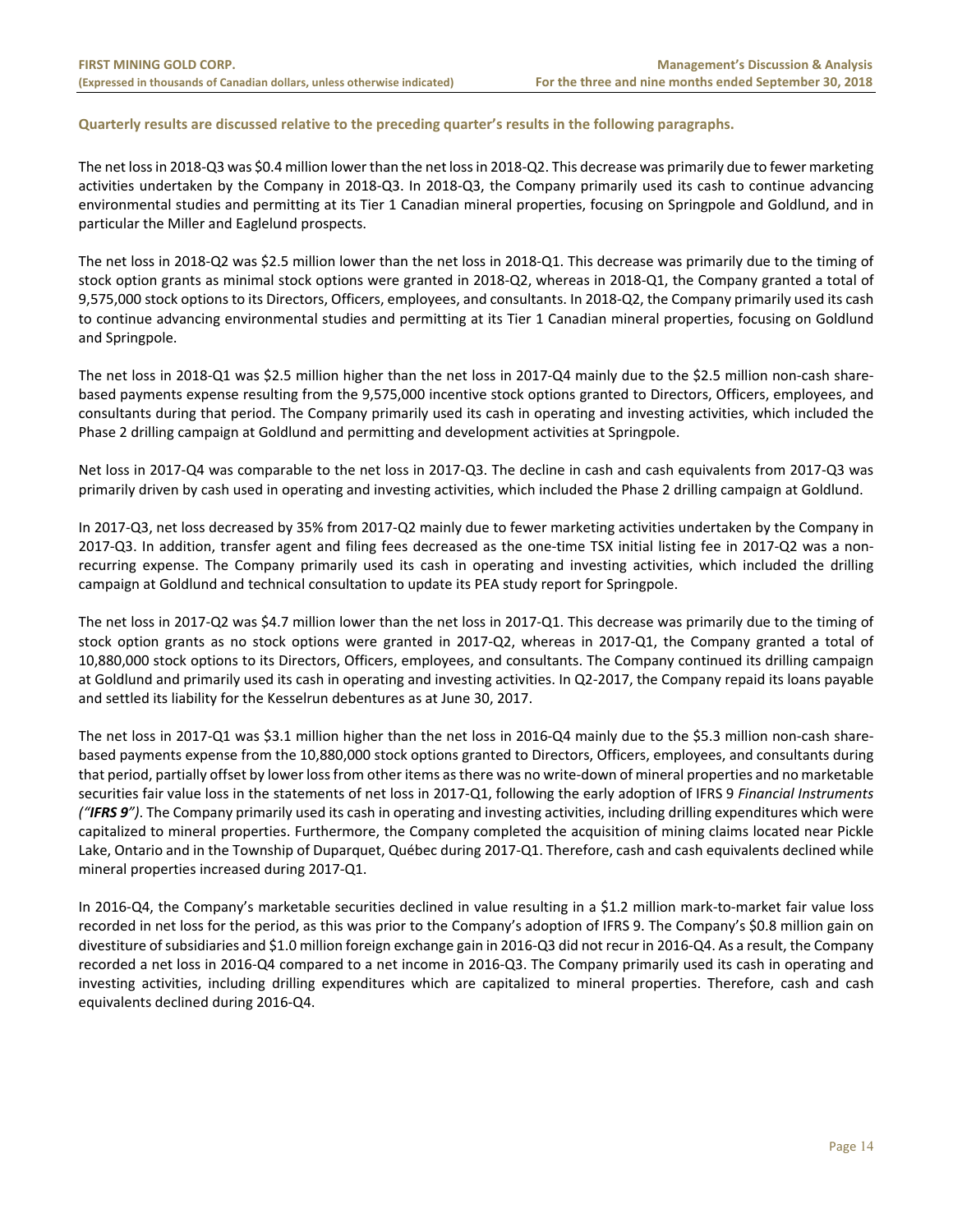#### **MINERAL PROPERTY BALANCES**

As at September 30, 2018 and December 31, 2017, the Company had capitalized the following acquisition, exploration and evaluation costs to its mineral properties:

|                     | <b>Balance</b><br>December 31, 2017 | <b>Acquisition</b>       | 2018<br>expenditures     | <b>Currency</b><br>translation<br>adjustments | <b>Balance</b><br>September 30, 2018 |
|---------------------|-------------------------------------|--------------------------|--------------------------|-----------------------------------------------|--------------------------------------|
| Springpole          | \$<br>70,398                        | $\dot{\mathsf{S}}$       | \$<br>2,381              | Ś                                             | \$<br>72,779                         |
| Goldlund            | 93,807                              | $\overline{\phantom{0}}$ | 2,449                    | ٠                                             | 96,256                               |
| Hope Brook          | 18,665                              | -                        | 630                      | -                                             | 19,295                               |
| Cameron             | 26,676                              | $\overline{\phantom{0}}$ | 324                      | ٠                                             | 27,000                               |
| <b>Pickle Crow</b>  | 16,496                              | $\overline{\phantom{0}}$ | 184                      | -                                             | 16,680                               |
| Duquesne            | 5,053                               | ۰                        | 21                       | ٠                                             | 5,074                                |
| Pitt                | 2,080                               | $\overline{\phantom{0}}$ | $\overline{\phantom{a}}$ | -                                             | 2,080                                |
| Others              | 2,515                               | -                        | 30                       | $\overline{\phantom{a}}$                      | 2,545                                |
| <b>Canada Total</b> | \$<br>235,690                       | \$                       | \$<br>6,019              | \$                                            | \$<br>241,709                        |
| Mexico              | 3,483                               | $\overline{\phantom{a}}$ | 575                      | 122                                           | 4,180                                |
| <b>USA</b>          | 698                                 |                          | 43                       | 22                                            | 763                                  |
| Total               | 239,871<br>\$                       | \$                       | \$<br>6,637              | \$<br>144                                     | \$<br>246,652                        |

|                     | <b>Balance</b><br>December 31, 2016 |    | <b>Acquisition</b>       |    | 2017<br>expenditures | <b>Currency</b><br>translation<br>adjustments |            |         | <b>Balance</b><br>December 31, 2017 |
|---------------------|-------------------------------------|----|--------------------------|----|----------------------|-----------------------------------------------|------------|---------|-------------------------------------|
| Springpole          | \$<br>68,121                        | \$ | 243                      | \$ | 2,034                | \$                                            | -          | $\zeta$ | 70,398                              |
| Goldlund            | 85,103                              |    | 1,196                    |    | 7,508                |                                               | ٠          |         | 93,807                              |
| Hope Brook          | 17,595                              |    |                          |    | 1,070                |                                               |            |         | 18,665                              |
| Cameron             | 26,017                              |    | $\overline{\phantom{a}}$ |    | 659                  |                                               |            |         | 26,676                              |
| <b>Pickle Crow</b>  | 15,821                              |    | 180                      |    | 495                  |                                               |            |         | 16,496                              |
| Duquesne            | 5,023                               |    | $\overline{\phantom{0}}$ |    | 30                   |                                               |            |         | 5,053                               |
| Pitt                | 2,074                               |    | $\overline{\phantom{0}}$ |    | 6                    |                                               |            |         | 2,080                               |
| Others              |                                     |    | 2,500                    |    | 15                   |                                               | ۰.         |         | 2,515                               |
| <b>Canada Total</b> | \$<br>219,754                       | Ś  | 4,119                    | Ś  | 11,817               | \$                                            |            | \$      | 235,690                             |
| Mexico              | 3,004                               |    |                          |    | 692                  |                                               | (213)      |         | 3,483                               |
| <b>USA</b>          | 703                                 |    |                          |    | 40                   |                                               | (45)       |         | 698                                 |
| Total               | \$<br>223,461                       | \$ | 4,119                    | s  | 12,549               | \$                                            | $(258)$ \$ |         | 239,871                             |

The Company's \$6.7 million expenditures on mineral properties during the nine months ended September 30, 2018 are primarily related to the following:

During the nine months ended September 30, 2018, the Company drilled approximately 5,000 metres and completed its 16,000 metre Phase 2 drilling campaign at Goldlund. In addition, drill programs were completed at the Miller and Eaglelund prospect areas, approximating 1,300 metres and 600 metres, respectively. The Phase 1 and 2 drilling campaigns were intended to accomplish four primary objectives:

- 1. Convert mineral resources currently in the inferred category into the indicated category;
- 2. Test drill deeper exploration targets;
- 3. Identify and add additional mineralization within areas that are adjacent to the current resource boundary; and
- 4. Test drill additional exploration targets within regional areas.

At Springpole, the Company completed a 250 metre coffer dam drilling program by drilling 11 holes where future coffer dam footings are planned. Preliminary drill results show low bedrock hydraulic conductivity which may be an indication of low permeability. The drill results will be used to create advanced design plans for the coffer dams and to confirm their optimal locations.

The Company continues with its environmental, permitting and Indigenous consultation processes at its Tier 1 Canadian mineral properties, focusing on Springpole and Hope Brook. At Springpole, the Company continues to collect environmental baseline data and other information required for the preparation of its EIS for the project. At Hope Brook, the Company has initiated an Environmental Assessment review of its proposed access road to the project by submitting a Project Registration document in June 2018.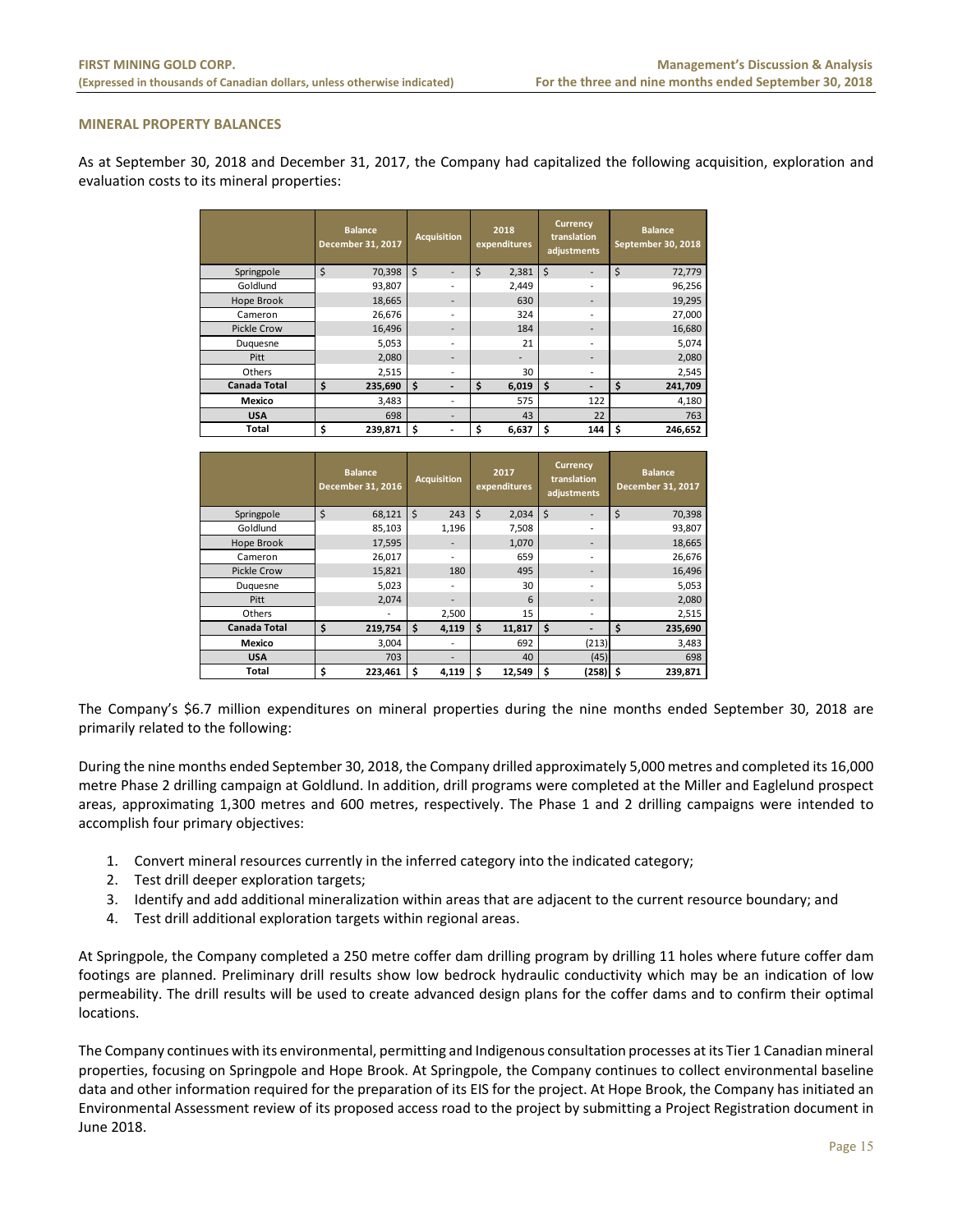#### **RESULTS OF CONTINUING OPERATIONS**

# For the three and nine months ended September 30, 2018 and 2017

Unless otherwise stated, the following financial data was prepared on a basis consistent with IFRS:

|                                                  | Three months ended<br>September 30 |              | <b>Nine months ended</b><br>September 30 |           |
|--------------------------------------------------|------------------------------------|--------------|------------------------------------------|-----------|
|                                                  | 2018                               | 2017         | 2018                                     | 2017      |
| <b>EXPENDITURES</b>                              |                                    |              |                                          |           |
| General and administration                       | \$<br>529 \$                       | 550 \$       | $1,677$ \$                               | 1,956     |
| Exploration and evaluation                       | 186                                | 154          | 508                                      | 506       |
| Investor relations and marketing communications  | 217                                | 491          | 1,102                                    | 1,977     |
| Corporate development and due diligence          | 39                                 | 14           | 177                                      | 77        |
| Share-based payments (non-cash)                  | 27                                 | 99           | 2,640                                    | 5,477     |
| Loss from operational activities                 | (998)                              | (1,308)      | (6, 104)                                 | (9,993)   |
| <b>OTHER ITEMS</b>                               |                                    |              |                                          |           |
| Foreign exchange gain (loss)                     | 19                                 | (74)         | 12                                       | (146)     |
| Other expenses                                   | (3)                                | (3)          | (50)                                     | (87)      |
| Interest and other income                        | 45                                 | 91           | 155                                      | 280       |
| <b>Net loss</b>                                  | \$<br>$(937)$ \$                   | $(1,294)$ \$ | $(5,987)$ \$                             | (9,946)   |
| Other comprehensive income (loss)                |                                    |              |                                          |           |
| Items that will not be reclassified to net loss: |                                    |              |                                          |           |
| Marketable securities fair value loss            | (369)                              | (492)        | (1,626)                                  | (2,926)   |
| Items that may be reclassified to net loss:      |                                    |              |                                          |           |
| Currency translation adjustment                  | (78)                               | (172)        | 166                                      | (302)     |
| Other comprehensive loss                         | (447)                              | (664)        | (1,460)                                  | (3, 228)  |
| <b>Total comprehensive loss</b>                  | \$<br>$(1,384)$ \$                 | $(1,958)$ \$ | $(7, 447)$ \$                            | (13, 174) |

#### *Third Quarter 2018 Compared to Third Quarter 2017*

For the three months ended September 30, 2018, total expenditures decreased by \$0.3 million compared to the three months ended September 30, 2017. This decrease is explained by the following:

#### **Investor relations and marketing communications**

Investor relations and marketing communications expenses decreased by \$0.3 million during the three months ended September 30, 2018 compared to the same period in 2017, primarily due to less marketing activities during the third quarter of 2018.

#### **Other functional expenditures**

The expense amounts in general and administration; exploration and evaluation; corporate development and due diligence; and share‐based payments (non‐cash) were comparable between periods.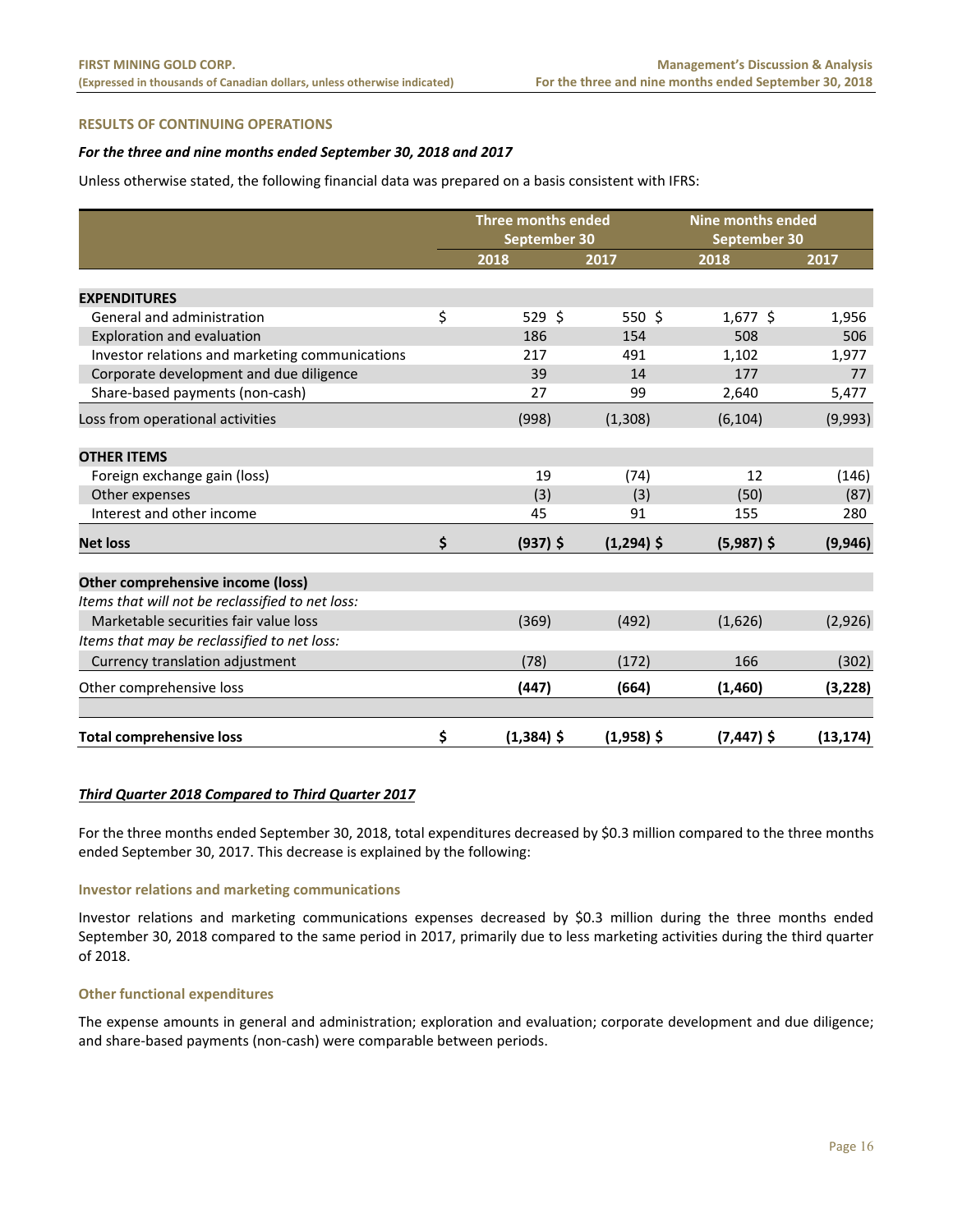# *Nine Months Ended September 30, 2018 Compared to Nine Months Ended September 30, 2017*

For the nine months ended September 30, 2018, total expenditures decreased by \$3.9 million compared to the nine months ended September 30, 2017. This decrease is explained by the following:

#### **General and administration**

General and administration expenses decreased by \$0.3 million in the first nine months of 2018 compared to the same period of 2017. In the first nine months of 2017, there were one‐time legal fees in relation to the settlement of the debenture liability with Kesselrun Resources Ltd. as well as one-time filing fees as the Company graduated from the TSX Venture Exchange to the Toronto Stock Exchange. The absence of such expenses in 2018, partially offset by an increase in salaries as a result of increased headcount, resulted in an overall decrease in general and administration expense.

#### **Investor relations and marketing communications**

Investor relations and marketing communications expenses decreased by \$0.9 million during the nine months ended September 30, 2018 compared to the same period in 2017, primarily due to less marketing activities during the current year period.

#### **Share‐based payments (non‐cash)**

Share‐based payments expenses decreased by \$2.8 million during the nine months ended September 30, 2018 compared to the same period in 2017, primarily due to a lower fair value per option (calculated using the Black‐Scholes valuation method) and to a lesser extent, a lower number of incentive stock options granted. In addition, the expenses related to certain incentive stock options directly attributable to exploration and evaluation expenditures on mineral properties were capitalized in the current year.

## **Other functional expenditures**

The expense amounts in exploration and evaluation; and corporate development and due diligence were comparable between periods.

## **FINANCIAL CONDITION, LIQUIDITY AND CAPITAL RESOURCES**

Unless otherwise stated, the following financial data was prepared on a basis consistent with IFRS:

|                                            | Nine months ended September 30, |              |      |           |  |  |  |
|--------------------------------------------|---------------------------------|--------------|------|-----------|--|--|--|
|                                            |                                 | 2018         | 2017 |           |  |  |  |
| <b>CASH PROVIDED BY (USED IN)</b>          |                                 |              |      |           |  |  |  |
| Operating activities                       | \$                              | $(2,983)$ \$ |      | (4,250)   |  |  |  |
| Investing activities                       |                                 | (6, 396)     |      | (11, 878) |  |  |  |
| Financing activities                       |                                 | 920          |      | 1,293     |  |  |  |
| Foreign exchange effect on cash            |                                 | 9            |      | (32)      |  |  |  |
| <b>CHANGE IN CASH AND CASH EQUIVALENTS</b> |                                 | (8, 450)     |      | (14, 867) |  |  |  |
| Working capital <sup>(1)</sup>             |                                 | 9,688        |      | 23,411    |  |  |  |
| Cash and cash equivalents, beginning       |                                 | 15,400       |      | 33,157    |  |  |  |
| Cash and cash equivalents, ending          | Ś                               | 6,950        |      | 18,290    |  |  |  |

(1) Working capital is a non‐IFRS measurement with no standardized meaning under IFRS. For further information and a detailed reconciliation, please see the section in this MD&A titled "*Non‐IFRS Measures*".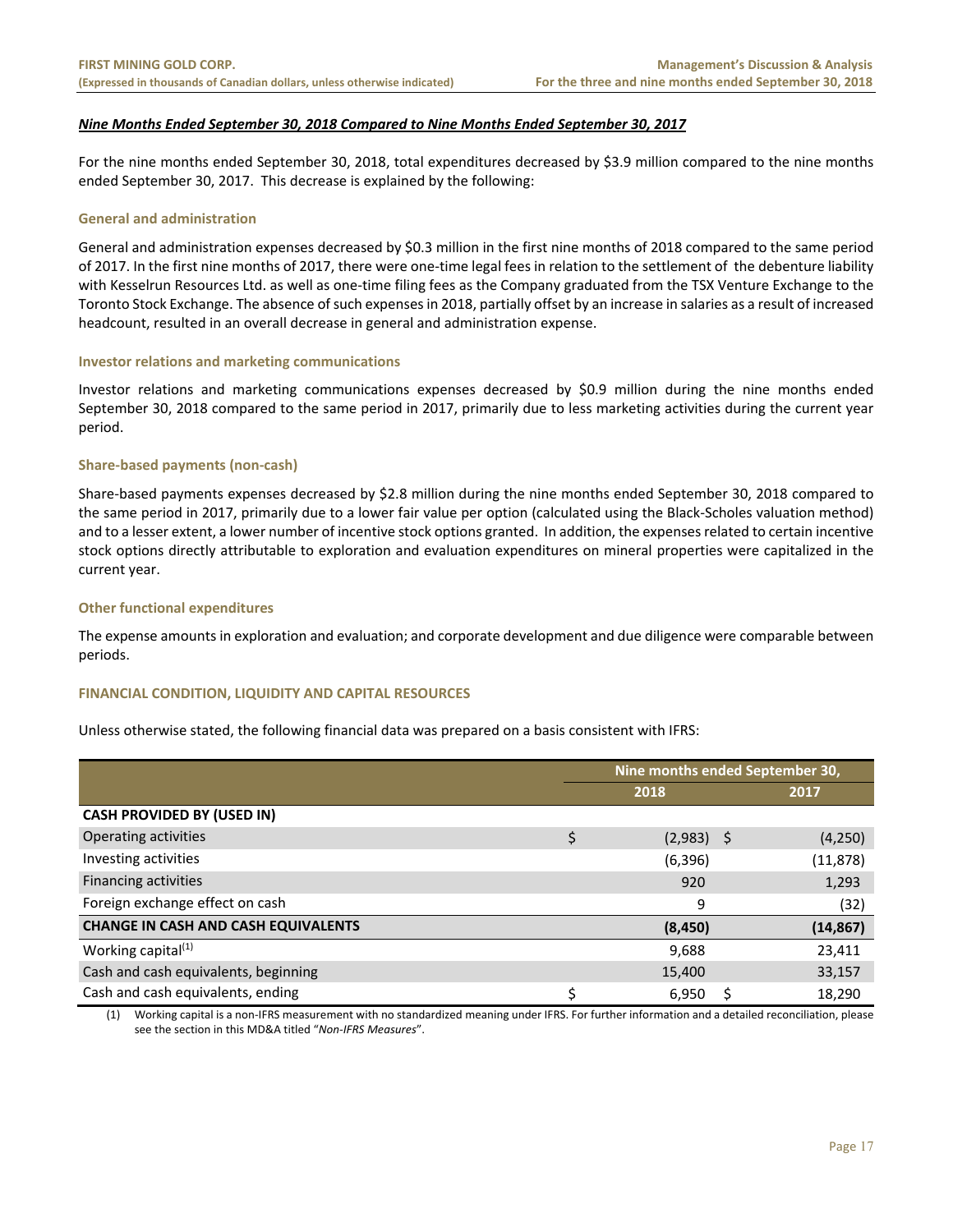#### **Cash and Cash Equivalents**

The decrease of \$8.5 million in cash and cash equivalents from \$15.4 million at December 31, 2017 to \$7.0 million at September 30, 2018 was primarily due to cash used in investing activities comprising drilling, technical analysis, and environmental and permitting activities.

#### **Operating Activities**

Cash used in operating activities decreased by \$1.3 million in the first nine months of 2018 compared to the same period in 2017. This decrease was driven by a decrease in marketing activities as well as the absence of a few one‐time general and administration expenditures incurred in the first nine months of 2017 (see above variance explanation on general and administration expense for further details).

#### **Investing Activities**

For the nine months ended September 30, 2018, the cash used in investing activities of \$6.4 million was primarily a result of Canadian mineral property expenditures including the Phase 2 drilling and regional campaigns at Goldlund and environmental and permitting activities at Springpole. In the prior year period, the cash used in investing activities of \$11.9 million was primarily related to the Phase 1 drilling campaign at Goldlund in addition to the purchase of marketable securities for strategic investment purposes.

## **Financing Activities**

Although the proceeds from the exercise of warrants and stock options were higher in the prior year period, the Company made cash payments to repay the debenture liability and loans payable in the same prior year period. Overall, cash provided by financing activities remained comparable between periods.

## **Trends in Liquidity, Working Capital, and Capital Resources**

As at September 30, 2018, the Company had working capital of \$9.7 million. The Company has no history of revenues from its operating activities. The Company is not in commercial production on any of its mineral properties and accordingly does not generate cash from operations. During the nine months ended September 30, 2018, the Company had negative cash flow from operating activities, and the Company anticipates it will have negative cash flow from operating activities in future periods.

The Company has, in the past, financed its activities by raising capital through issuances of new shares. In addition to adjusting spending, disposing of assets and obtaining other non-equity sources of financing, the Company will remain reliant on the equity markets for raising capital until it can generate positive cash flow to finance its exploration and development programs.

The Company believes it has sufficient cash resources to meet its exploration, development, and administrative overhead expenses and maintain its planned exploration and development activities for the next twelve months. However, there is no assurance that the Company will be able to maintain sufficient working capital in the future due to market, economic and commodity price fluctuations.

## **Financial Liabilities and Commitments**

The Company's financial liabilities as at September 30, 2018 are summarized as follows:

|                                          | <b>Contractual Cash</b><br>Flows |  | Less than 1<br>vear | vears |  | vears |  | After 5<br>vears |   |
|------------------------------------------|----------------------------------|--|---------------------|-------|--|-------|--|------------------|---|
| Accounts payable and accrued liabilities | 478                              |  | 478                 |       |  |       |  |                  | - |

There were no other material financial commitments as at September 30, 2018. Management is of the view that the above financial liabilities will be sufficiently funded by current working capital.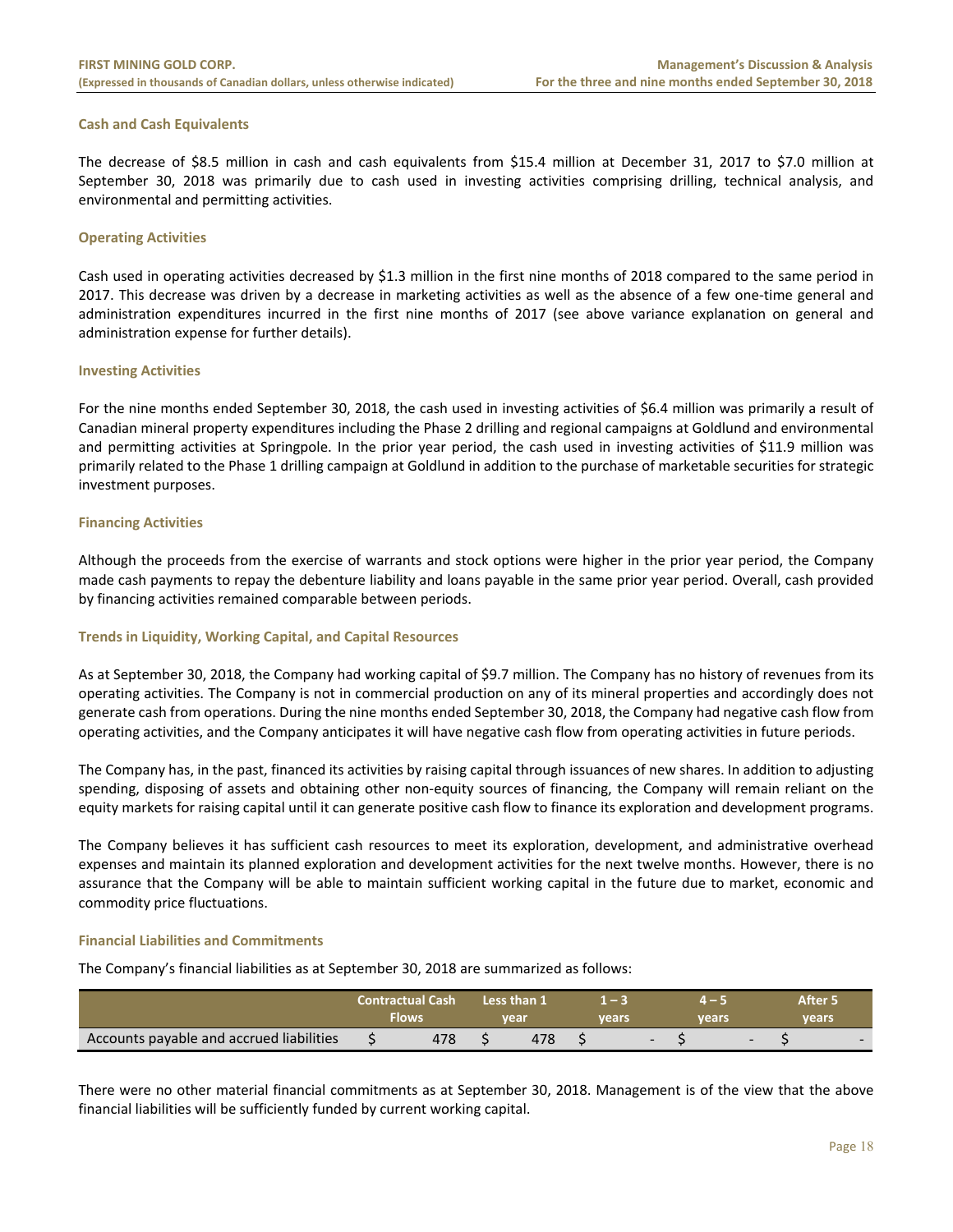## **OUTLOOK**

First Mining is an emerging mineral development company with a diversified portfolio of gold projects in North America. The Company's vision is to advance its material assets towards production, and to become a mid-tier gold producer. As at September 30, 2018, the Company held a portfolio of 25 mineral properties located in Canada, Mexico and the United States.

The Company is actively conducting environmental studies at all of its Tier 1 Canadian mineral properties and is continuing Indigenous community consultations relating to certain properties. In particular, the Company is actively collecting environmental baseline data in relation to fish community and habitat and has begun consultation efforts with local Indigenous communities within the Springpole area to support the ongoing federal and provincial EA processes and prepare the EIS for the project.

The following is a summary of various milestones achieved by the Company in 2018, as well as ongoing activities planned for the next year:

#### **Completed in 2018:**

 The Project Description was filed with CEAA to initiate the federal Environmental Assessment process for Springpole. Subsequently, CEAA issued the final EIS guidelines to the Company, and the Company is now moving forward with the necessary work to prepare an EIS for the Springpole project.

#### **In Progress – expected to be completed in 2019 or beyond:**

- The Company is planning to submit a Terms of Reference to MOECC for Springpole. The Terms of Reference will provide a framework for the preparation of a provincial Environmental Assessment, and it will set out the Company's work plan for addressing the legislated requirements of the Ontario *Environmental Assessment Act* when preparing the provincial Environmental Assessment.
- The Company is conducting further metallurgical studies and testwork to optimize the process flowsheet and potentially improve the metallurgical recoveries for Springpole.
- The Company undertook a geotechnical drilling program to test the footing locations for the proposed coffer dams at Springpole. The information collected will be used to create advanced design plans for the coffer dams and to confirm their ideal locations.
- The Company has commenced permitting for the construction of a resource access road to Springpole and Hope Brook to support a more efficient mode of transportation for exploration and development activities.
- The Company plans to conduct an internal scoping study to assess the economic potential of the Hope Brook project in the fourth quarter of 2018.
- In 2019, the Company is planning to initiate a pre-feasibility study for Springpole and complete additional resource and regional drilling for Goldlund.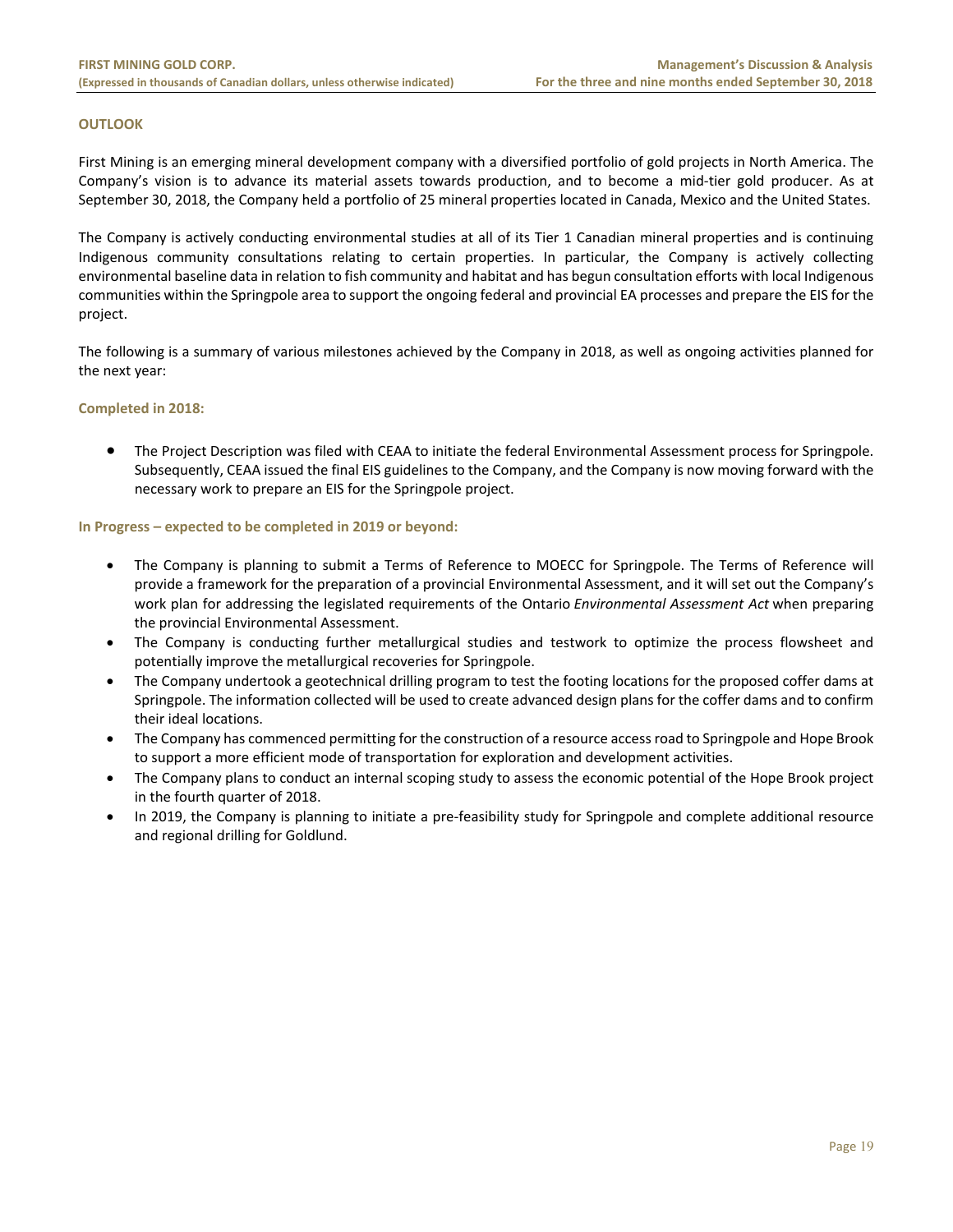## **FINANCIAL INSTRUMENTS**

#### **Cash and Cash Equivalents**

Cash and cash equivalents include cash and short‐term deposits that are readily convertible to known amounts of cash and which are subject to an insignificant risk of changes in value. The carrying amounts approximate fair value due to the shortterm maturities of these instruments.

Cash and cash equivalents are mainly held in interest bearing accounts at large Canadian financial institutions.

#### **Marketable Securities**

The Company holds shares in Silver One Resources Inc., which the Company received as a result of the Company's sale of certain Mexican silver assets, and other investments in publicly traded companies within the mining industry for strategic purposes.

|                                           | <b>Silver One</b><br>Resources Inc. |            | <b>Other Marketable</b><br><b>Securities</b> |            |  | <b>Total</b> |
|-------------------------------------------|-------------------------------------|------------|----------------------------------------------|------------|--|--------------|
| Balance as at December 31, 2017           |                                     | $2,280$ \$ |                                              | $1,997$ \$ |  | 4,277        |
| Loss recorded in other comprehensive loss |                                     | (1,290)    |                                              | (336)      |  | (1,626)      |
| Balance as at September 30, 2018          |                                     | 990        |                                              | $1,661$ \$ |  | 2,651        |

|                                           | <b>Silver One</b><br><b>Resources Inc.</b> |            |  | <b>Other Marketable</b><br><b>Securities</b> | <b>Total</b> |          |  |
|-------------------------------------------|--------------------------------------------|------------|--|----------------------------------------------|--------------|----------|--|
| Balance as at December 31, 2016           |                                            | $5,280$ \$ |  | 567 \$                                       |              | 5,847    |  |
| Purchases                                 |                                            | -          |  | 1,829                                        |              | 1,829    |  |
| Loss recorded in other comprehensive loss |                                            | (3,000)    |  | (399)                                        |              | (3, 399) |  |
| Balance as at December 31, 2017           |                                            | 2,280      |  | 1.997                                        |              | 4,277    |  |

The Company holds marketable securities as strategic investments and has less than a 10% equity interest in each of the investees.

## **Mineral Property Investments**

The Company, through its subsidiary Clifton Star, has a 10% equity interest in the shares of Beattie Gold Mines Ltd., 2699681 Canada Ltd., and 2588111 Manitoba Ltd., which directly or indirectly own various mining concessions and surface rights, collectively known as the Duparquet Gold Project. As at September 30, 2018, the estimated fair value of these investments was \$4,417 (December 31, 2017 ‐ \$4,417). Management concluded that there was no material change in the fair value of these investments during the period.

#### **Risks related to Financial Instruments**

The Company thoroughly examines the various financial instruments and risks to which it is exposed and assesses the impact and likelihood of those risks. These risks include market risk, price risk, foreign currency risk, interest rate risk, credit risk, liquidity risk, and capital risk. Where material, these risks are reviewed and monitored by the Company's Board.

The Board has overall responsibility for the determination of the Company's risk management objectives and policies. The overall objective of the Board is to set policies that seek to reduce risk as far as possible without unduly affecting the Company's competitiveness and flexibility.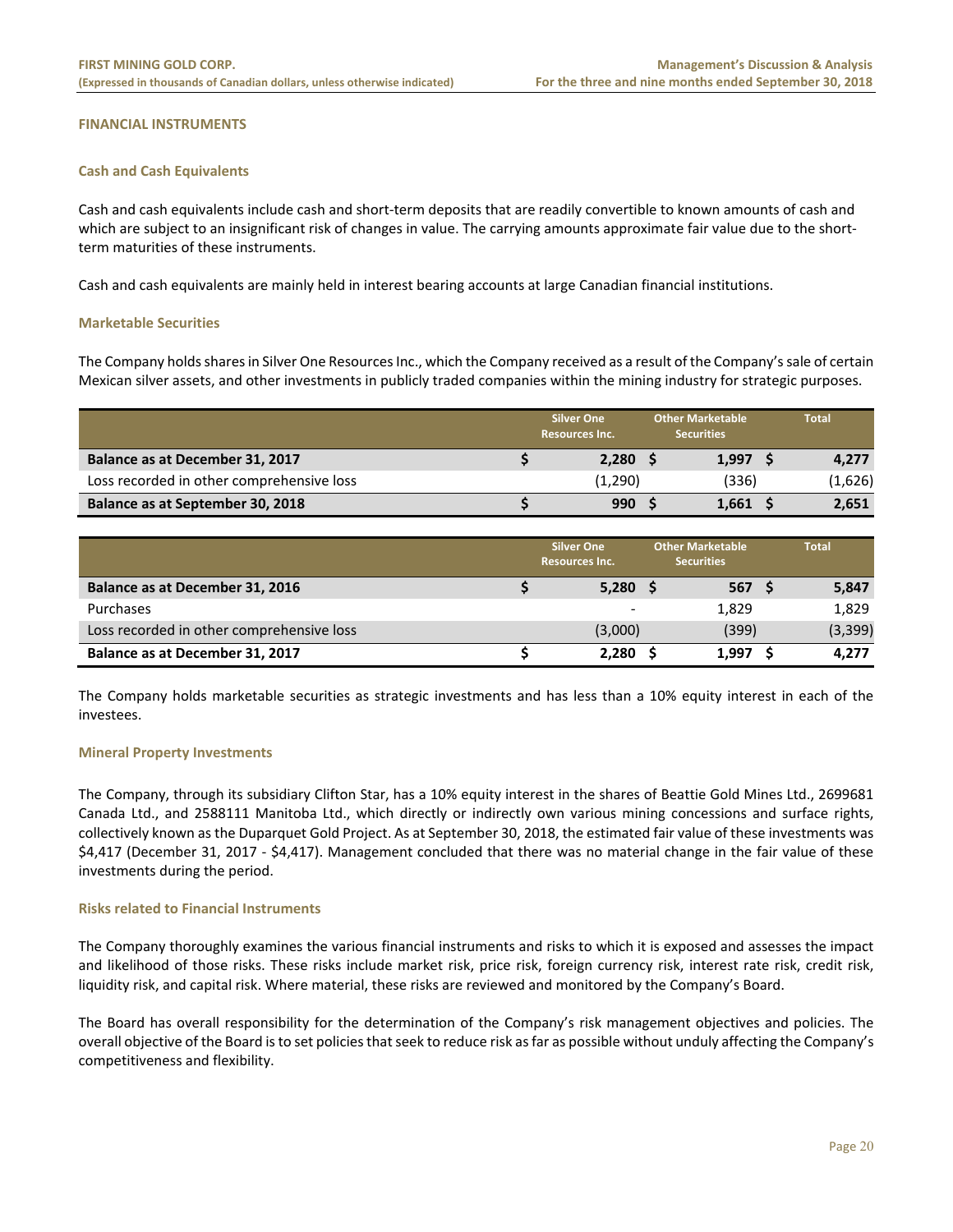#### a) Market Risk

Market risk is the risk that the fair value of future cash flows of a financial instrument will fluctuate due to changes in market prices. Market risk includes equity price risk, foreign currency risk and interest rate risk.

#### *Equity Price Risk*

The Company is exposed to equity price risk as a result of holding equity investments, which comprise of marketable securities and mineral property investments, in other mineral property exploration companies.

If the equity prices of the Company's investments in equity instruments had been 10% higher or lower as at September 30, 2018, other comprehensive loss for the three and nine months ended September 30, 2018 would have decreased or increased, respectively, by approximately \$707, as a result of changes in the fair value of equity investments.

## *Foreign Currency Risk*

The Company is exposed to the financial risk related to the fluctuation of foreign exchange rates. The Company operates in Canada, the United States and Mexico, and a portion of the Company's expenses are incurred in Canadian dollars ("**CAD**"), US dollars ("**USD**") and Mexican Pesos ("**MXN**"). A significant change in the currency exchange rates between the Canadian, US and Mexican currencies, could have an effect on the Company's results of operations, financial position or cash flows. The Company has not hedged its exposure to currency fluctuations.

As at September 30, 2018, the Company was exposed to currency risk on the following financial instruments denominated in USD and MXN. The sensitivity of the Company's net loss due to changes in the exchange rate between the USD and MXN against the Canadian dollar is included in the table below in Canadian dollar equivalents:

|                                          | <b>USD Amount</b> | <b>MXN Amount</b> | Total |
|------------------------------------------|-------------------|-------------------|-------|
| Cash and cash equivalents                | 297               | 19                | 316   |
| Accounts payable and accrued liabilities | (13)              | (18)              | (31)  |
| Net exposure                             | 284               |                   | 285   |
| Effect of $+/- 10\%$ change in currency  | 28                | ٠                 | 28    |

#### *Interest Rate Risk*

Interest rate risk is the risk that future cash flows will fluctuate as a result of changes in market interest rates. The Company does not have any borrowings that are subject to fluctuations in market interest rates. Interest rate risk is limited to potential decreases on the interest rate offered on cash and cash equivalents held with chartered Canadian financial institutions. The Company considers this risk to be immaterial.

## b) Credit Risk

Credit risk is the risk of financial loss to the Company if a customer or counterparty to a financial instrument fails to meet its contractual obligations. Financial instruments which are potentially subject to credit risk for the Company consist primarily of cash and cash equivalents, receivables and value added tax receivables and the reclamation deposit. The Company considers credit risk with respect to its cash and cash equivalents and reclamation deposits to be immaterial as cash and cash equivalents are mainly held through large Canadian financial institutions.

## c) Liquidity Risk

Liquidity risk is the risk that the Company will not be able to meet its financial obligations as they become due. The Company's policy is to ensure that it will have sufficient cash to allow it to meet its liabilities when they become due, under both normal and stressed conditions, without incurring unacceptable losses or risking damage to the Company's reputation.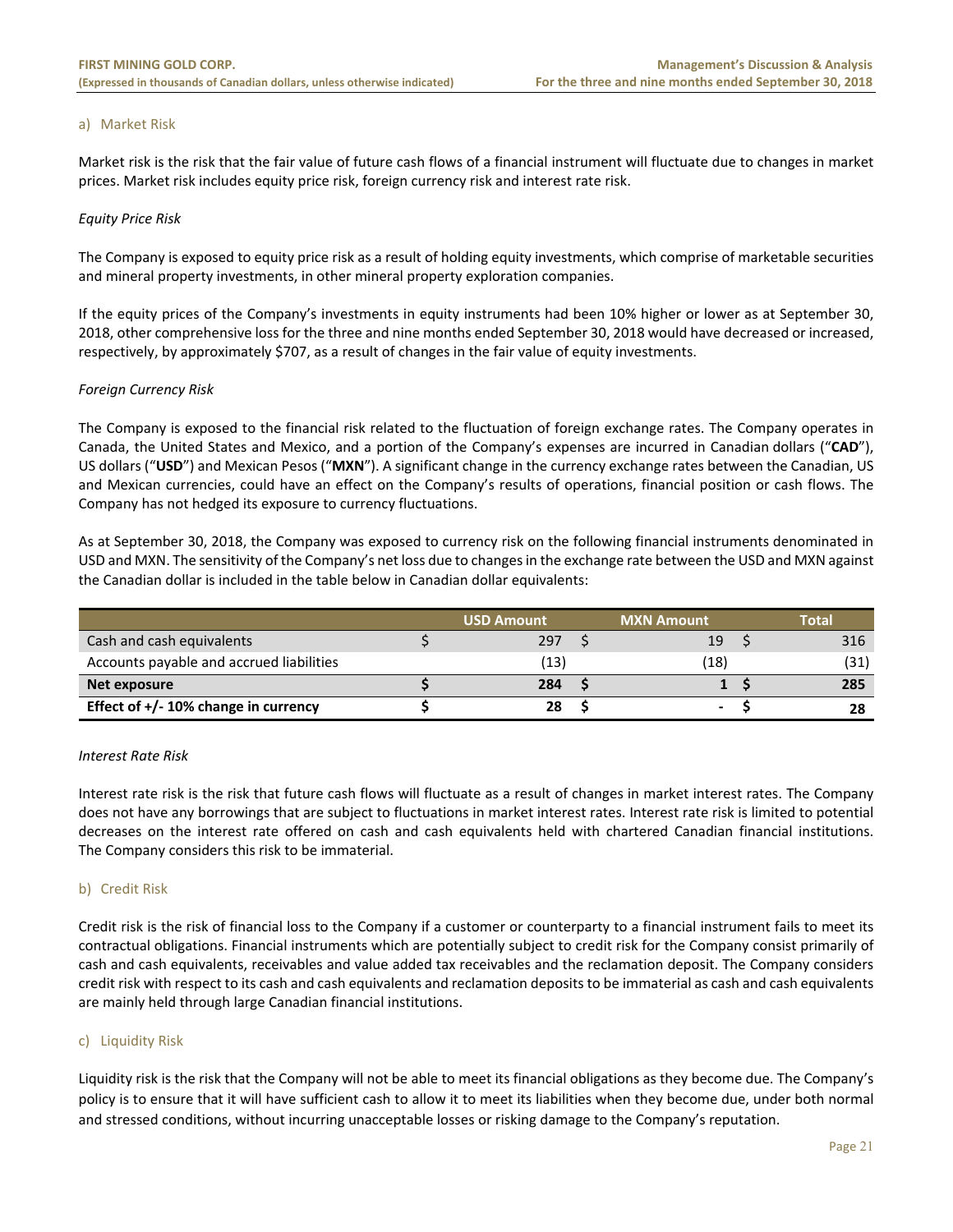The following table summarizes the maturities of the Company's financial liabilities as at September 30, 2018 based on the undiscounted contractual cash flows:

|                                          | Carrying<br>Amount | Contractual<br>Cash Flows | Less than 1<br>vear | vears |                          | vears |                          | After 5<br>vears |  |
|------------------------------------------|--------------------|---------------------------|---------------------|-------|--------------------------|-------|--------------------------|------------------|--|
| Accounts payable and accrued liabilities | 478                | 478                       | 478                 |       | $\overline{\phantom{a}}$ |       | $\overline{\phantom{0}}$ |                  |  |

As at September 30, 2018, the Company had cash and cash equivalents of \$6,950 (December 31, 2017 - \$15,400). The Company believes it has sufficient cash on hand to meet operating requirements as they arise for at least the next 12 months.

# d) Capital Risk Management

The Company's objectives when managing capital are to safeguard the Company's ability to continue as a going concern in order to pursue the exploration and retention of its mineral properties. The Company has historically demonstrated the ability to raise new capital through equity issuances. The Company monitors its capital structure and, based on changes in operations and economic conditions, may adjust the structure by issuing new shares or debts. The Company prepares annual estimates of exploration and administrative expenditures and monitors actual expenditures compared to the estimates to ensure that there is sufficient capital on hand to meet ongoing obligations.

# **RELATED PARTY TRANSACTIONS**

Amounts paid to related parties were incurred in the normal course of business and measured at the exchange amount, which is the amount agreed upon by the transacting parties and on terms and conditions similar to non-related parties.

There were no significant transactions with related parties outside of the ordinary course of business during the period ended September 30, 2018.

## **OFF‐BALANCE SHEET ARRANGEMENTS**

As at September 30, 2018, the Company does not have any off‐balance sheet arrangements that have, or are reasonably likely to have, a current or future effect on the results of operations or financial condition of the Company including, without limitation, such considerations as liquidity and capital resources.

## **NON‐IFRS MEASURES**

The Company has included non-IFRS measures for "net (loss) income excluding share-based payments (non-cash)" and "working capital" in this MD&A to supplement its financial statements, which were prepared on a basis consistent with IFRS. The Company believes that these measures provide investors with an improved ability to evaluate the performance of the Company. Non‐IFRS measures do not have any standardized meaning prescribed under IFRS. Therefore, such measures may not be comparable to similar measures employed by other companies. The data is intended to provide additional information and should not be considered in isolation or as a substitute for measures of performance prepared in accordance with IFRS.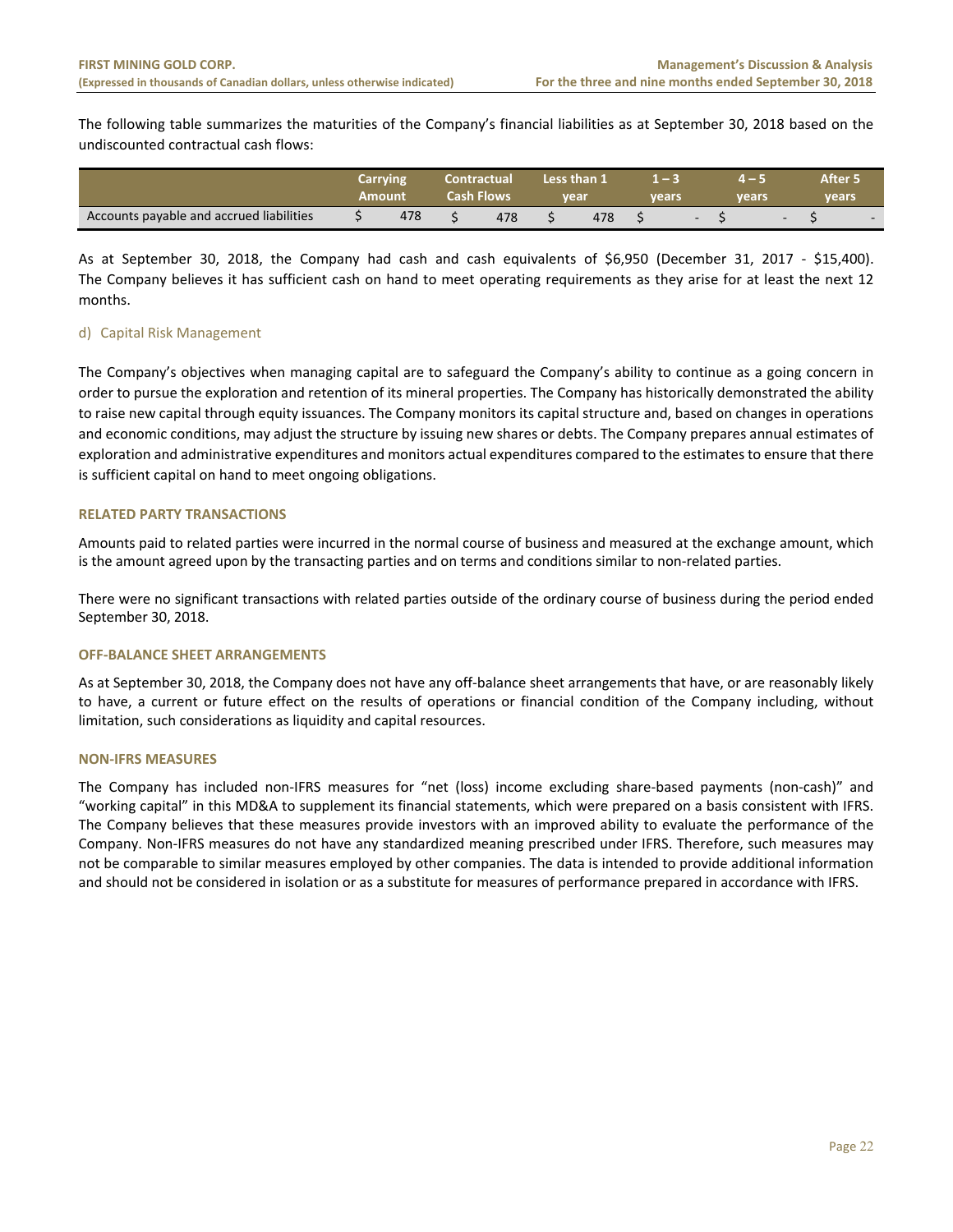The Company determines working capital and net (loss) income excluding share‐based payments (non‐cash) as follows:

| Reconciliation as of the end of the period         |    | 2018-Q3      |      | 2018-Q2      |   | 2018-Q1      |      | 2017-Q4  |
|----------------------------------------------------|----|--------------|------|--------------|---|--------------|------|----------|
| Current assets                                     | \$ | $10,166$ \$  |      | $13,036$ \$  |   | 17,437       | - \$ | 20,484   |
| Less current liabilities                           |    | (478)        |      | (573)        |   | (1, 421)     |      | (1,083)  |
| <b>Working capital</b>                             | \$ | $9,688$ \$   |      | 12,463       | Ŝ | $16,016$ \$  |      | 19,401   |
|                                                    |    |              |      |              |   |              |      |          |
| Reconciliation as of the end of the period         |    | 2017-Q3      |      | 2017-Q2      |   | 2017-Q1      |      | 2016-Q4  |
| Current assets                                     | \$ | 24,420       | - \$ | $29,064$ \$  |   | $35,263$ \$  |      | 40,826   |
| Less current liabilities                           |    | (1,009)      |      | (601)        |   | (1,679)      |      | (1,224)  |
| <b>Working capital</b>                             | \$ | $23,411$ \$  |      | 28,463       | Ŝ | $33,584$ \$  |      | 39,602   |
|                                                    |    |              |      |              |   |              |      |          |
| Reconciliation for the three months ended          |    | 2018-Q3      |      | 2018-Q2      |   | 2018-Q1      |      | 2017-Q4  |
| Net loss                                           | \$ | $(937)$ \$   |      | $(1,298)$ \$ |   | $(3,752)$ \$ |      | (1, 237) |
| Excluding share-based payments (non-cash)          |    | 27           |      | 85           |   | 2,528        |      | 20       |
| Net loss excluding share-based payments (non-cash) | Ś  | $(910)$ \$   |      | $(1,213)$ \$ |   | $(1,224)$ \$ |      | (1, 217) |
|                                                    |    |              |      |              |   |              |      |          |
| Reconciliation for the three months ended          |    | 2017-Q3      |      | 2017-Q2      |   | 2017-Q1      |      | 2016-Q4  |
| Net loss                                           | \$ | $(1,294)$ \$ |      | $(1,998)$ \$ |   | $(6,653)$ \$ |      | (3,553)  |

## **CHANGES IN ACCOUNTING POLICIES**

The unaudited condensed interim consolidated financial statements for the three and nine months ended September 30, 2018 were prepared using accounting policies consistent with those used in the audited annual consolidated financial statements for the year ended December 31, 2017, except as described below.

Excluding share-based payments (non-cash) 99 84 5,294 5,294 249 **Net loss excluding share‐based payments (non‐cash) \$ (1,195) \$ (1,914) \$ (1,359) \$ (3,304)** 

## IFRIC 22 Foreign Currency Transactions and Advance Consideration

The Company has adopted IFRIC 22, Foreign Currency Transactions and Advance Consideration, with a date of initial application of January 1, 2018. This standard clarifies which date should be used for translation when an advance payment or receipt is made in a foreign currency. This standard clarifies that the date of the transaction for determining the exchange rate to use on initial recognition of the related asset, expense or income is the date on which an entity initially recognizes the non-monetary assets or non‐monetary liability arising from the payment or receipt of advance consideration. The adoption of IFRIC 22 did not have a material impact on the Company's unaudited condensed interim consolidated financial statements.

## **ACCOUNTING STANDARDS ISSUED BUT NOT YET APPLIED**

The following are accounting standards anticipated to be effective January 1, 2019 or later:

## IFRS 16 Leases

IFRS 16 will replace IAS 17 *"Leases"*. IFRS 16 specifies how to recognize, measure, present and disclose leases. The standard provides a single lessee accounting model, requiring lessees to recognize assets and liabilities for all leases unless the lease term is 12 months or less or the underlying asset has a low value. Application of the standard is mandatory for annual periods beginning on or after January 1, 2019. IFRS 16 will result in an increase in assets and liabilities as fewer lease payments will be expensed. Management expects an increase in depreciation expenses and an increase in cash flow from operating activities as lease payments will be recorded as financing outflows in the consolidated statements of cash flows. Currently, these impacts are not expected to be material.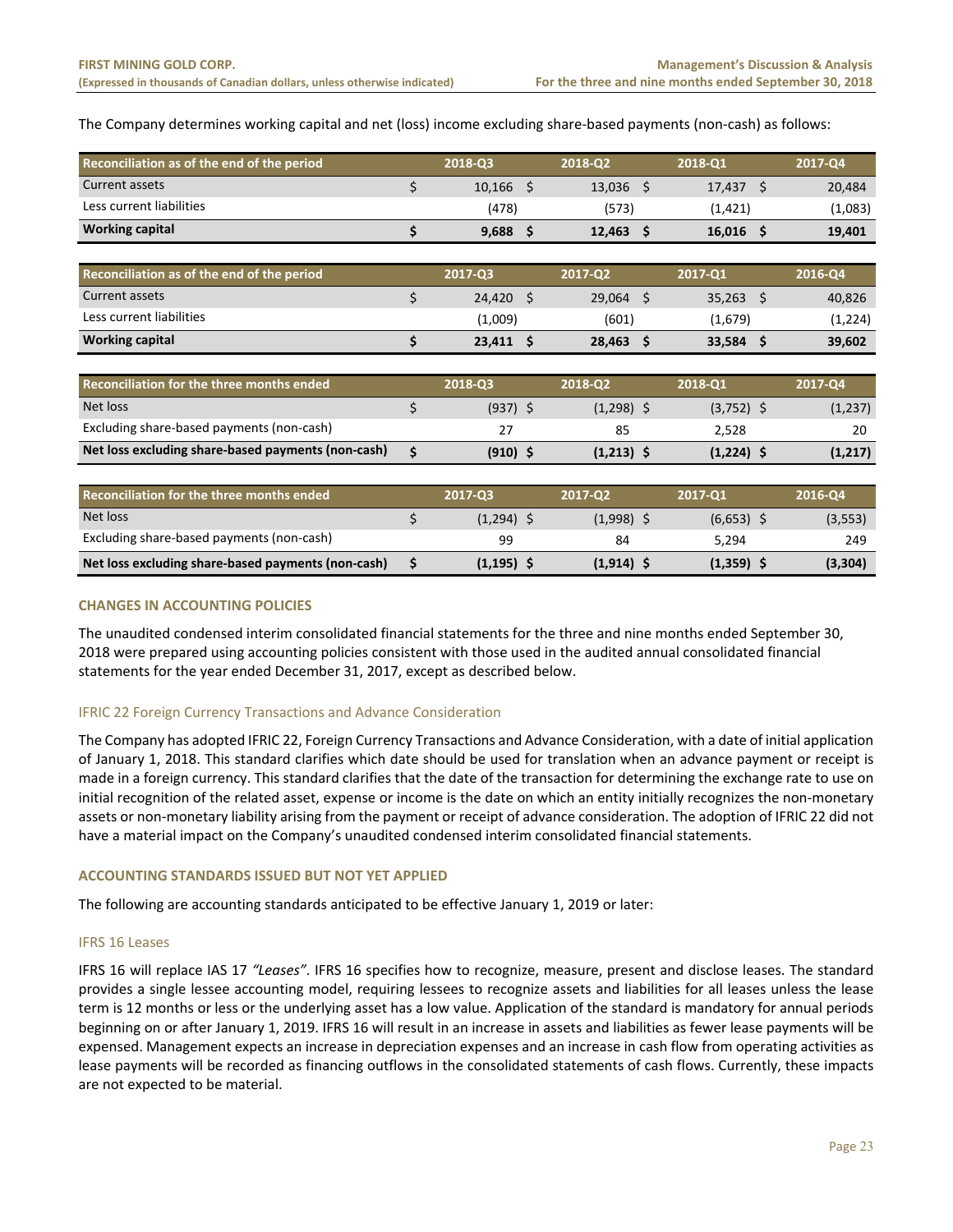There are no other IFRS or International Financial Reporting Interpretations Committee interpretations that are not yet effective that would be expected to have a material impact on the Company's consolidated financial statements.

## **CRITICAL ACCOUNTING JUDGMENTS AND ESTIMATES**

The preparation of financial statements requires the use of accounting estimates. It also requires management to exercise judgment in the process of applying its accounting policies. Estimates and judgments are regularly evaluated and are based on management's experience and other factors, including expectations about future events that are believed to be reasonable under the circumstances. The following discusses the accounting judgments and estimates that the Company has made in the preparation of the unaudited interim consolidated financial statements for the three and nine months ended September 30, 2018, which could result in a material adjustment to the carrying amounts of assets and liabilities:

## Impairment of mineral properties:

In accordance with the Company's accounting policy for its mineral properties, exploration and evaluation expenditures on mineral properties are capitalized. There is no certainty that the expenditures made by the Company in the exploration of its property interests will result in discoveries of commercial quantities of minerals. The Company applies judgment to determine whether indicators of impairment exist for these capitalized costs.

Management uses several criteria in making this assessment, including the period for which the Company has the right to explore, expected renewals of exploration rights, whether substantive expenditures on further exploration and evaluation of mineral properties are budgeted, and evaluation of the results of exploration and evaluation activities up to the reporting date.

#### Determining amount and timing of reclamation provisions:

A reclamation provision represents the present value of estimated future costs for the reclamation of the Company's mineral properties. These estimates include assumptions as to the future activities, cost of services, timing of the reclamation work to be performed, inflation rates, exchange rates and interest rates. The actual cost to reclaim an exploration site or mine may vary from the estimated amounts because there are uncertainties in factors used to estimate the cost and potential changes in regulations or laws governing the reclamation of a mineral property. Management periodically reviews the reclamation requirements and adjusts the liability, if any, as new information becomes available and will assess the impact of new regulations and laws as they are enacted.

## Mineral Property Investments:

The Company makes estimates and assumptions that affect the carrying value of its mineral property investments, which are comprised of equity interests in the shares of private companies. These financial assets are designated as fair value through other comprehensive income (loss), and management needs to determine the fair value as at each period end. As there is no observable market data which can be used to determine this fair value, management applies judgment in determining whether a significant change in the fair value of this investment may have occurred. Factors that are considered include a change in the performance of the investee, a change in the market for the investee's future products, a change in the performance of comparable entities, a change in price of gold or other metals, a change in the economic environment, or evidence from external transactions in the investee's equity. Changes to these variables could result in the fair value being less than or greater than the amount recorded.

## **RISKS AND UNCERTAINTIES**

The Company is subject to a number of risks and uncertainties, each of which could have an adverse effect on its business operation or financial results. For a comprehensive list of the Company's risks and uncertainties, see the Company's Annual Information Form under the heading "Risks that can affect our business" for the year ended December 31, 2017 and the Company's MD&A under the heading "Risks and Uncertainties" for the year ended December 31, 2017, which are available under our SEDAR profile at www.sedar.com, and on EDGAR as an exhibit to our Form 40‐F.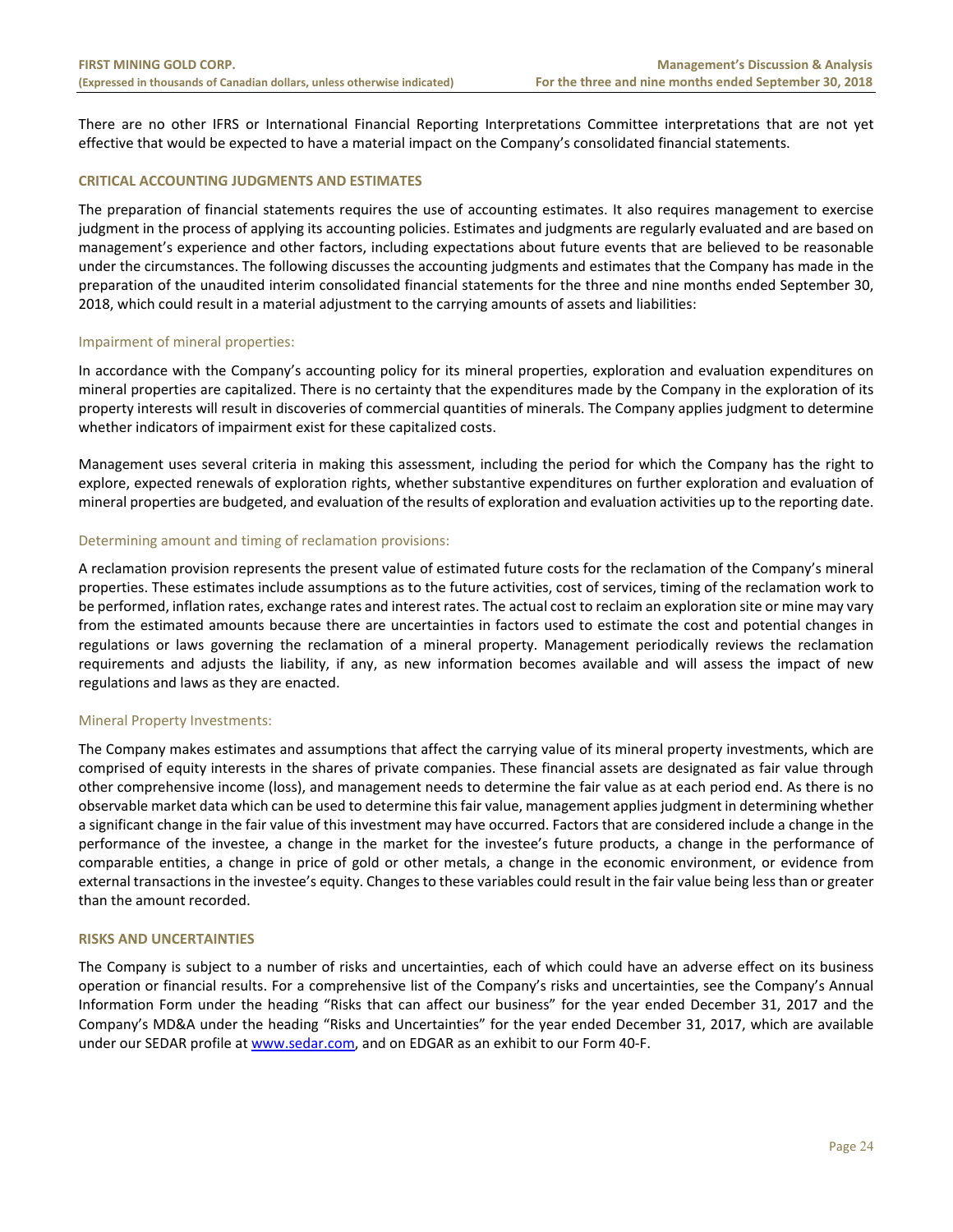## **QUALIFIED PERSONS**

Dr. Christopher Osterman, P.Geo, Chief Operating Officer of First Mining, is a Qualified Person as defined by NI 43‐101, and is responsible for the review and verification of the scientific and technical information in this MD&A.

# **SECURITIES OUTSTANDING**

Authorized share capital: The Company can issue an unlimited number of common shares with no par value and an unlimited number of preferred shares with no par value. No preferred shares have been issued as at November 6, 2018.

The following table sets out all outstanding securities of the Company as of November 6, 2018.

|                               | <b>Number</b> | Weighted<br>Average<br><b>Exercise Price</b><br>(in Dollars) | Weighted<br>Average<br><b>Remaining Life</b><br>(years) | <b>Expiry Date</b>                 |
|-------------------------------|---------------|--------------------------------------------------------------|---------------------------------------------------------|------------------------------------|
| Common shares - issued        | 557,942,916   |                                                              |                                                         |                                    |
| Stock options <sup>(1)</sup>  | 38,964,000    | \$0.68                                                       | 2.74                                                    | September 17, 2018 - July 20, 2023 |
| Warrants $(2)$                | 20,216,855    | \$0.99                                                       | 1.12                                                    | April 2, 2019 - June 16, 2021      |
| Common shares - fully diluted | 617,123,771   |                                                              |                                                         |                                    |

 $\overline{^{(1)}}$  Each stock option is exercisable for one common share of the Company.

(2) Each warrant is exercisable for one common share of the Company.

## **MANAGEMENT'S REPORT ON INTERNAL CONTROL OVER FINANCIAL REPORTING**

## **Disclosure Controls and Procedures**

The Company's management, with the participation of its interim CEO and its Chief Financial Officer ("**CFO**"), has evaluated the effectiveness of the Company's disclosure controls and procedures. Based upon the results of that evaluation, the Company's interim CEO and CFO have concluded that, as at September 30, 2018, the Company's disclosure controls and procedures were effective to provide reasonable assurance that the information required to be disclosed by the Company in reports it files is recorded, processed, summarized and reported, within the appropriate time periods and is accumulated and communicated to management, including the interim CEO and CFO, as appropriate to allow timely decisions regarding required disclosure.

## **Internal Control over Financial Reporting**

The Company's management, with the participation of its interim CEO and CFO, is responsible for establishing and maintaining adequate internal control over financial reporting as such term is defined in the SEC's rules and the rules of the Canadian Securities Administrators. The Company's internal control over financial reporting is a process designed to provide reasonable assurance regarding the reliability of financial reporting and the preparation of financial statements for external purposes in accordance with IFRS as issued by the IASB. The Company's internal control over financial reporting includes policies and procedures that:

- address maintaining records that accurately and fairly reflect, in reasonable detail, the transactions and dispositions of assets of the Company;
- provide reasonable assurance that transactions are recorded as necessary for preparation of financial statements in accordance with IFRS;
- provide reasonable assurance that the Company's receipts and expenditures are made only in accordance with authorizations of management and the Company's Directors; and
- provide reasonable assurance regarding prevention or timely detection of unauthorized acquisition, use, or disposition of the Company's assets that could have a material effect on the Company's consolidated financial statements.

The Company's internal control over financial reporting may not prevent or detect all misstatements because of inherent limitations. Additionally, projections of any evaluation of effectiveness for future periods are subject to the risk that controls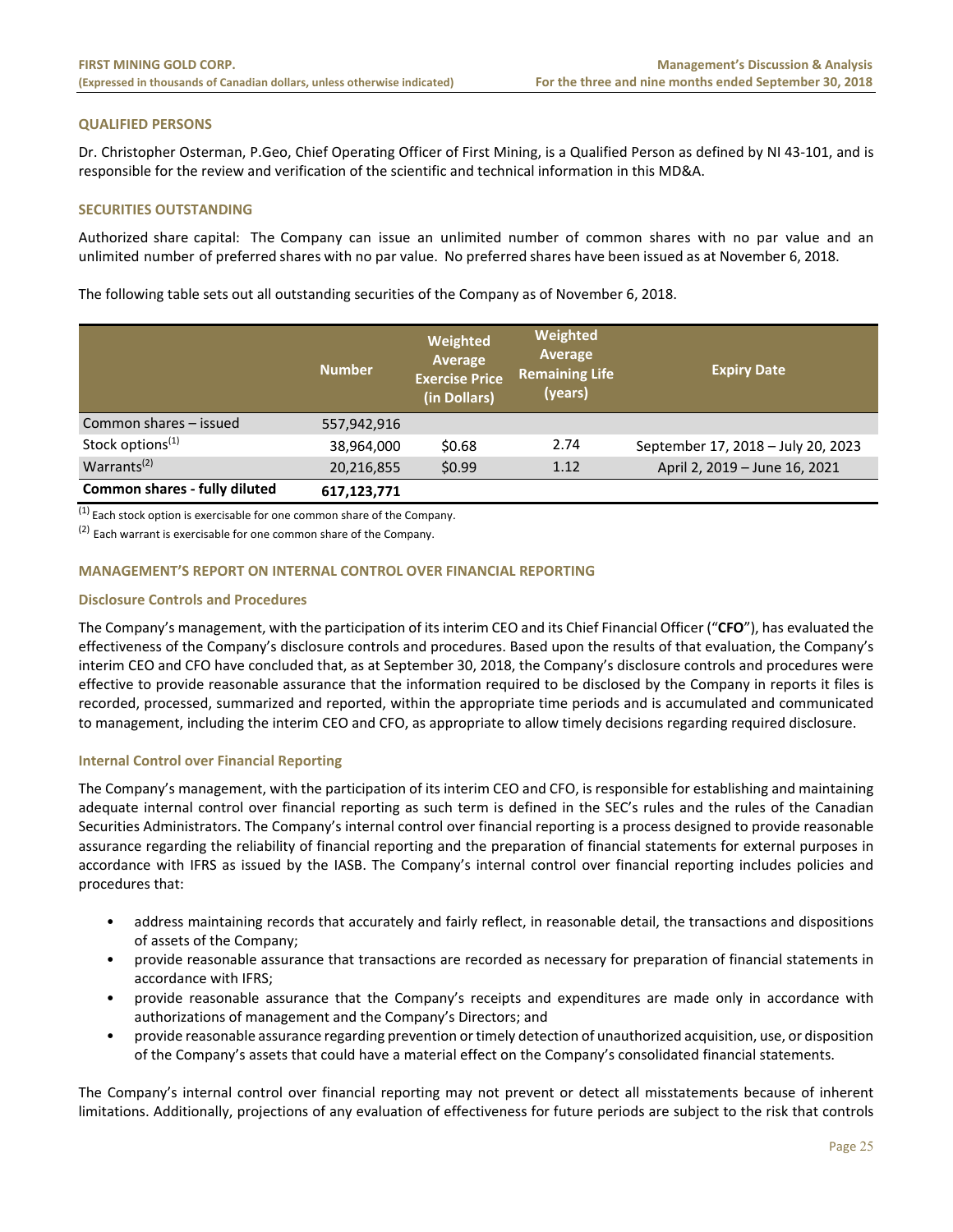may become inadequate because of changes in conditions or deterioration in the degree of compliance with the Company's policies and procedures.

There has been no change in the Company's internal control over financial reporting during the nine months ended September 30, 2018 that has materially affected, or is reasonably likely to materially affect, the Company's internal control over financial reporting.

## **Limitations of Controls and Procedures**

The Company's management, including the interim CEO and CFO, believes that any disclosure controls and procedures or internal control over financial reporting, no matter how well conceived and operated, may not prevent or detect all misstatements because of inherent limitations. Further, the design of a control system must reflect the fact that there are resource constraints, and the benefits of controls must be considered relative to their costs. Because of the inherent limitations in all control systems, they cannot provide absolute assurance that all control issues and instances of fraud, if any, within the Company have been prevented or detected. These inherent limitations include the realities that judgments in decision‐making can be faulty, and that breakdowns can occur because of a simple error or mistake. Additionally, controls can be circumvented by the individual acts of some persons, by collusion of two or more people, or by unauthorized override of the control. The design of any control system is also based in part upon certain assumptions about the likelihood of future events, and there can be no assurance that any design will succeed in achieving its stated goals under all potential future conditions. Accordingly, because of the inherent limitations in a cost effective control system, misstatements due to error or fraud may occur and may not be detected.

## **FORWARD LOOKING INFORMATION**

This MD&A is based on a review of the Company's operations, financial position and plans for the future based on facts and circumstances as of September 30, 2018. This MD&A contains "forward‐looking statements" within the meaning of applicable Canadian securities regulations (collectively, "forward‐looking statements"). Any statements that express or involve discussions with respect to predictions, expectations, beliefs, plans, projections, objectives, assumptions or future events or performance (often, but not always, using words or phrases such as "seek", "anticipate", "plan", "continue", "estimate", "expect", "may", "will", "project", "predict", "forecast", "potential", "targeting", "intend", "could", "might", "should", "believe" and similar expressions) are not statements of historical fact and may be "forward‐looking statements". These statements relate to future events or the Company's future performance, business prospects or opportunities. Forward-looking statements include, but are not limited to: statements regarding the advancement of the Company's mineral assets towards production; statements regarding the Company's intentions and expectations regarding exploration at any of its mineral properties; forecasts relating to mining, development and other activities at the Company's operations; forecasts relating to market developments and trends in global supply and demand for gold; statements relating to future work on the Company's non-material properties; the Company's mineral reserve and mineral resource estimates; statements regarding the expected timing for regulatory approval and permitting including, but not limited to, EA approval for the Springpole project and the expected timing of such EA approval; statements regarding Gainey's anticipated adherence to required payment and expenditure obligations pursuant to the Option Agreement; statements regarding improved efficiency as a result of building new access roads to mineral properties; statements regarding the Company's engagement with local stakeholders; statements regarding the Company's ability to enter into agreements with local stakeholders including, but not limited to, local Indigenous groups; and statements regarding the preparation or conduct of studies and reports and the expected timing of the commencement and completion of such studies and reports.